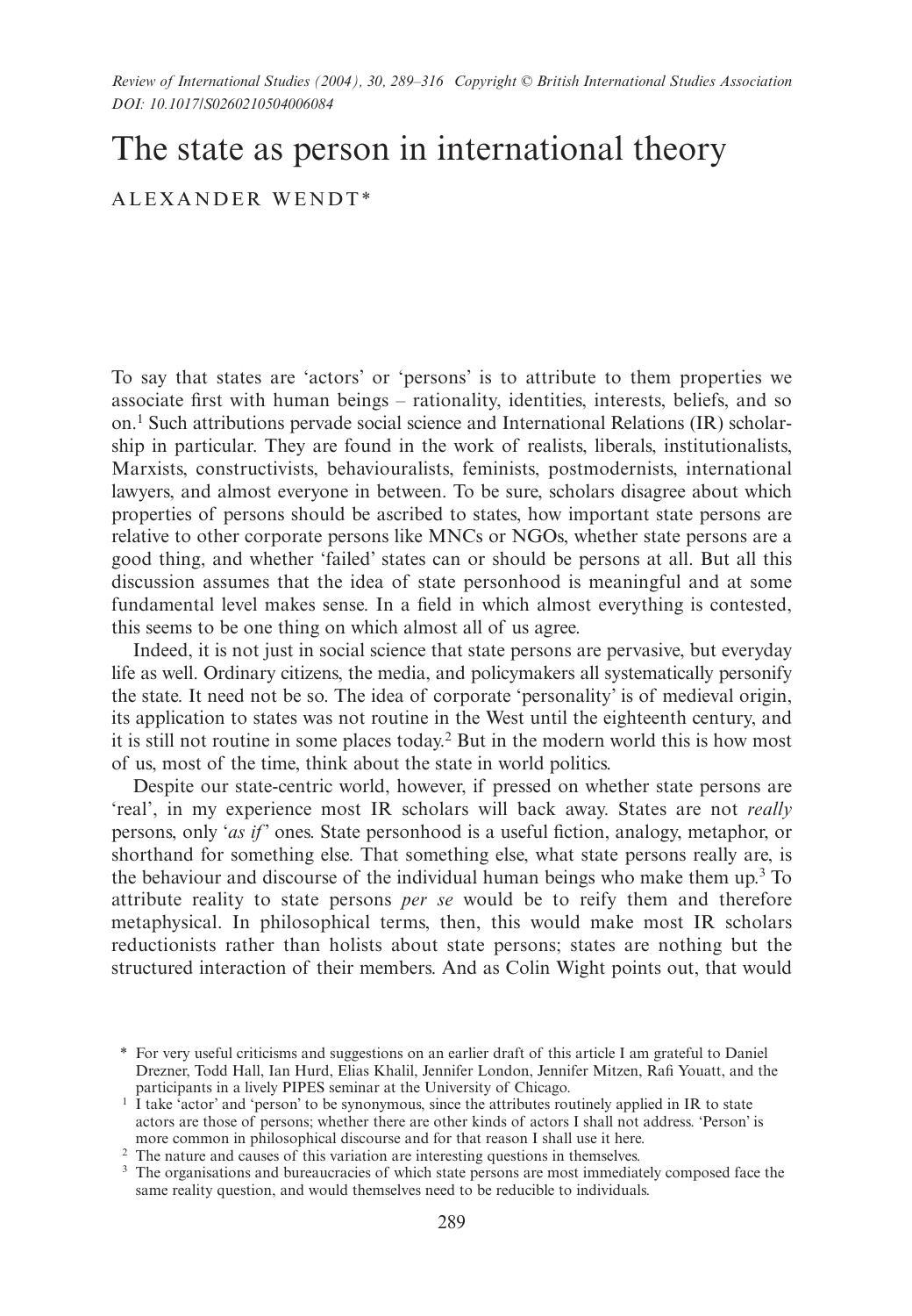in turn make most IR scholars instrumentalists rather than scientific realists about state persons.4 The concept of state personhood is a useful instrument for organising experience and building theory, but does not refer to anything with ontological standing in its own right. Even a *political* realist, Robert Gilpin, is an anti-realist in this scientific sense, concluding that 'the state does not really exist'.5

It must be said that to the modern scientific mind, the notion that states are only 'as if' persons is intuitively very compelling, so much so that the burden on the realist view seems overwhelming. An important reason for this is that most of us at least tacitly accept an ontology of physicalism, or materialism, which is the view that, ultimately, reality is made up of purely physical stuff (matter). Physicalism is a foundation of the modern scientific worldview and a solution to the mind-body problem in particular, namely that whatever the mind is, it must be reducible to or otherwise exhausted by the body.6 Physicalists disagree among themselves about how precisely this dependence is to be conceived, but they share the assumption that matter is ontologically primitive and thus prior to mind. In this belief they are opposed to non-materialist ontologies like Cartesian dualism, idealism, and panpsychism, which see mind as equally fundamental.

The connotations of physicalism for state persons seem clear: since states are not physical objects but social constructions of the mind, they cannot be anything more than the material facts (brains) that constitute them. From this standpoint, the realist view of state persons seems 'meta'physical indeed.

Yet we are then left with a puzzle. If state personhood is merely a useful fiction, then why does its attribution work so well in helping us to make sense of world politics? Why, in short, is the concept so 'useful'? If it were merely a fiction, then one might expect a more precise, realistic concept of state to have emerged over time, but it has not.7 This suggests a 'miracle argument' for a realist view of state personhood: as with other unobservables like atoms and preferences, given how well theories based on state personhood work, it would be a miracle if it did not refer to something real.<sup>8</sup> But then how to reconcile this reality with physicalism? The state is reducible to the brains that constitute it, but its personality helps us explain the world? It seems the more we probe our practice of personifying the state, the more confusing the practice becomes.

Given all this, one might expect state personhood to be the subject of considerable IR scholarship, but Arnold Wolfers' classic 1959 essay long remained the

<sup>4</sup> Colin Wight, 'State Agency: Social Action Without Human Activity?', this issue. Note that the realism in question throughout this article is *scientific* realism, not political realism. On instrumentalism and realism see Alexander Wendt, *Social Theory of International Politics* (Cambridge: Cambridge University Press, 1999), ch. 2, and Fred Chernoff, 'Scientific Realism as a Meta-Theory of International Politics', *International Studies Quarterly*, 46 (2002), pp. 189–207.

<sup>5</sup> Robert Gilpin, 'The Richness of the Tradition of Political Realism', in Robert Keohane (ed.), *Neorealism and its Critics* (New York: Columbia University Press, 1986), pp. 301–21, at 318.

<sup>6</sup> See Jeffrey Poland, *Physicalism: The Philosophical Foundations* (Oxford: Clarendon Press, 1994). For an early, positivist view of physicalism's implications for social science, see Otto Neurath, 'Sociology and Physicalism', in A.J. Ayer (ed.), *Logical Positivism* (Glencoe, IL: The Free Press, 1959), pp. 282–317.

<sup>7</sup> See Erik Ringmar, 'On the Ontological Status of the State', *European Journal of International Relations*, 2 (1996), pp. 439–66, at 443, and Wight, 'State Agency', this issue.

<sup>8</sup> Wendt, *Social Theory of International Politics*, pp. 64–67.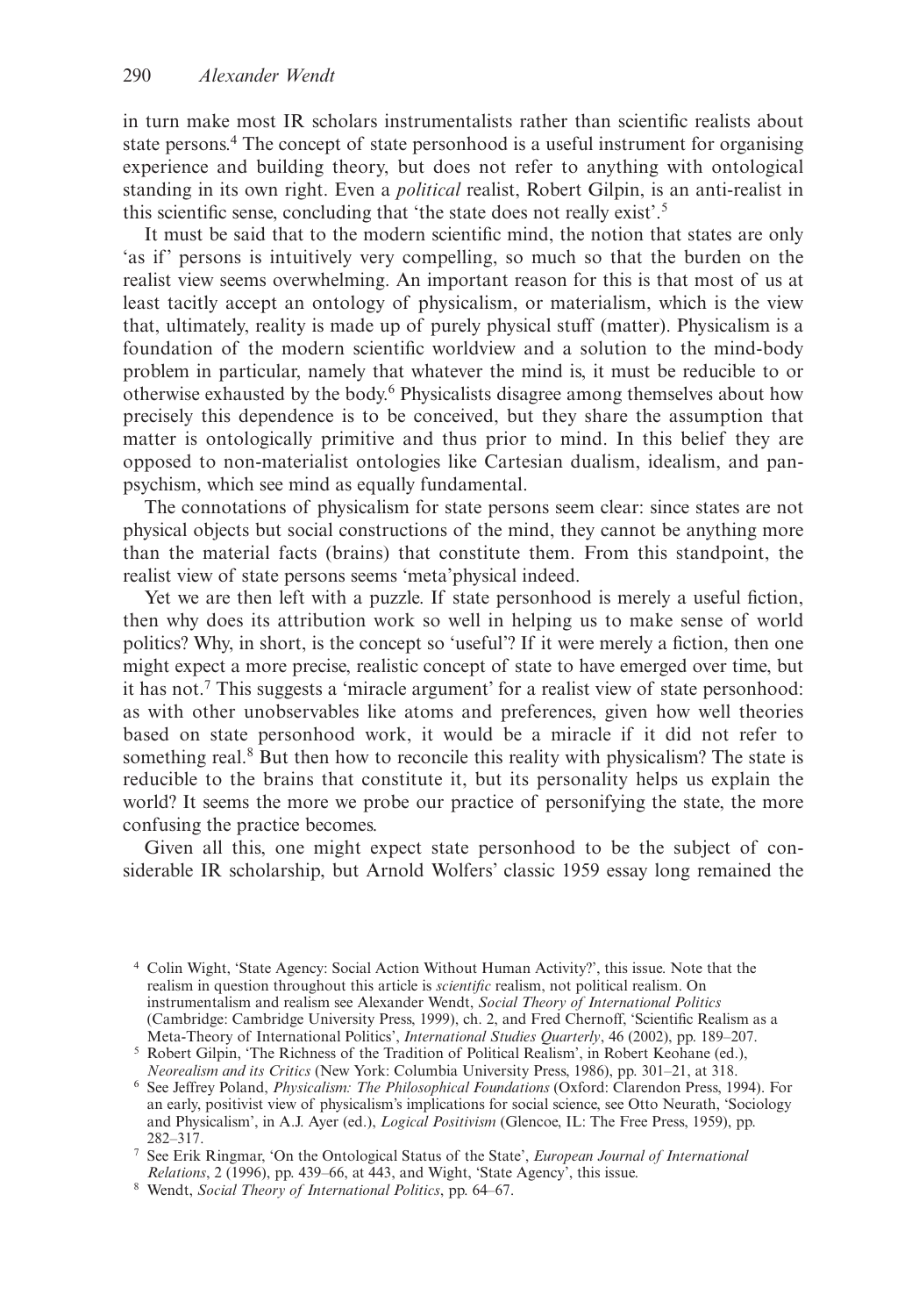only sustained modern treatment of which I am aware.9 Recently several other relevant contributions have been made, although none focuses on state personhood as such.10 So we should be grateful to Patrick Jackson for organising this forum, and to him, Iver Neumann, and Colin Wight for writing such thought-provoking articles. Our discussion is only a beginning, but hopefully it will encourage others to refine, revise, or reject our arguments, rather than continue to neglect an issue so foundational to our field.

My objectives are threefold. Given that state personhood is uncharted territory in IR, the first is simply to distinguish several questions one might ask about it and to identify some scholarship that bears on them. In this respect the article is part road map and part bibliographic essay. Much of the work to which I refer is by philosophers and social theorists, whose concerns might seem far removed from world politics. However, since they have lately paid considerable attention to the question, their thinking provides a good starting point for our own.

My second purpose is to expand on my earlier realist argument that 'states are people too'.11 Against Jackson, Neumann, and Wight, I argue that state persons are real in at least one important sense: they are 'intentional' or purposive actors. Importantly, I defend this claim on broadly *physicalist* grounds, drawing on recent philosophical efforts to articulate a 'non-reductive' physicalism that is compatible with the idea that collective intentions are real. Since intentionality is the primary quality of persons that scholars today typically attribute to states, this argument effectively justifies current IR practice.

Finally, I explore how far a realist view of state persons might be pushed, even if this means leaving physicalism behind. Intentionality is a thin criterion of personhood, and correspondingly easy to show. But there are two other, more radical senses in which states might be persons: they might be *organisms*, understood as forms of life; and they might have collective *consciousness*, understood as subjective experience. These are hard cases for the realist view, and indeed within IR theory states are never explicitly treated even 'as if' they are organisms or conscious. This reluctance to give states full personhood is justified by physicalism. I argue that as long as we accept a physicalist ontology, even a non-reductive one, states can at most be superorganisms (like beehives) rather than organisms, and cannot be conscious at

<sup>9</sup> Arnold Wolfers, 'The Actors in International Politics', reprinted in Wolfers, *Discord and Collaboration* (Baltimore, MA: Johns Hopkins University Press, 1962), pp. 3–24. Also see Christopher Achen's useful paper, 'When is a State with Bureaucratic Politics Representable as a Unitary Rational Actor?', presented at the 1989 meeting of the International Studies Association, London, England.

<sup>10</sup> See Barry Buzan, *People, States, and Fear* (Boulder, CO: Lynne Rienner, 1991), 2nd edn.; Ronen Palan and Brook Blair, 'On the Idealist Origins of the Realist Theory of International Relations', *Review of International Studies*, 19 (1993), pp. 385–99; Ringmar, 'On the Ontological Status of the State'; Jens Bartelson, 'Second Natures: Is the State Identical with Itself?', *European Journal of International Relations*, 4 (1998), pp. 295–326; Cynthia Weber, 'Performative States', *Millennium*, 27 (1998), pp. 77–95; and Ola Tunander, 'Swedish-German Geopolitics for a New Century: Rudolf Kjellen's "The State as a Living Organism"', *Review of International Studies*, 27 (2001), pp. 451–63.

<sup>11</sup> Wendt, *Social Theory of International Politics*, pp. 215–24. I shall not address the related question of how we should define the state. Although the details of our understanding of state persons may be sensitive to different definitions of the state (Liberal, Weberian, Marxist, and so on), the issue poses a problem for all such definitions, which state theorists have all too rarely taken up. For exceptions to the latter, see Hans Kelsen, *General Theory of Law and State* (New York: Russell and Russell, 1961), and David Runciman, *Pluralism and the Personality of the State* (Cambridge: Cambridge University Press, 1997).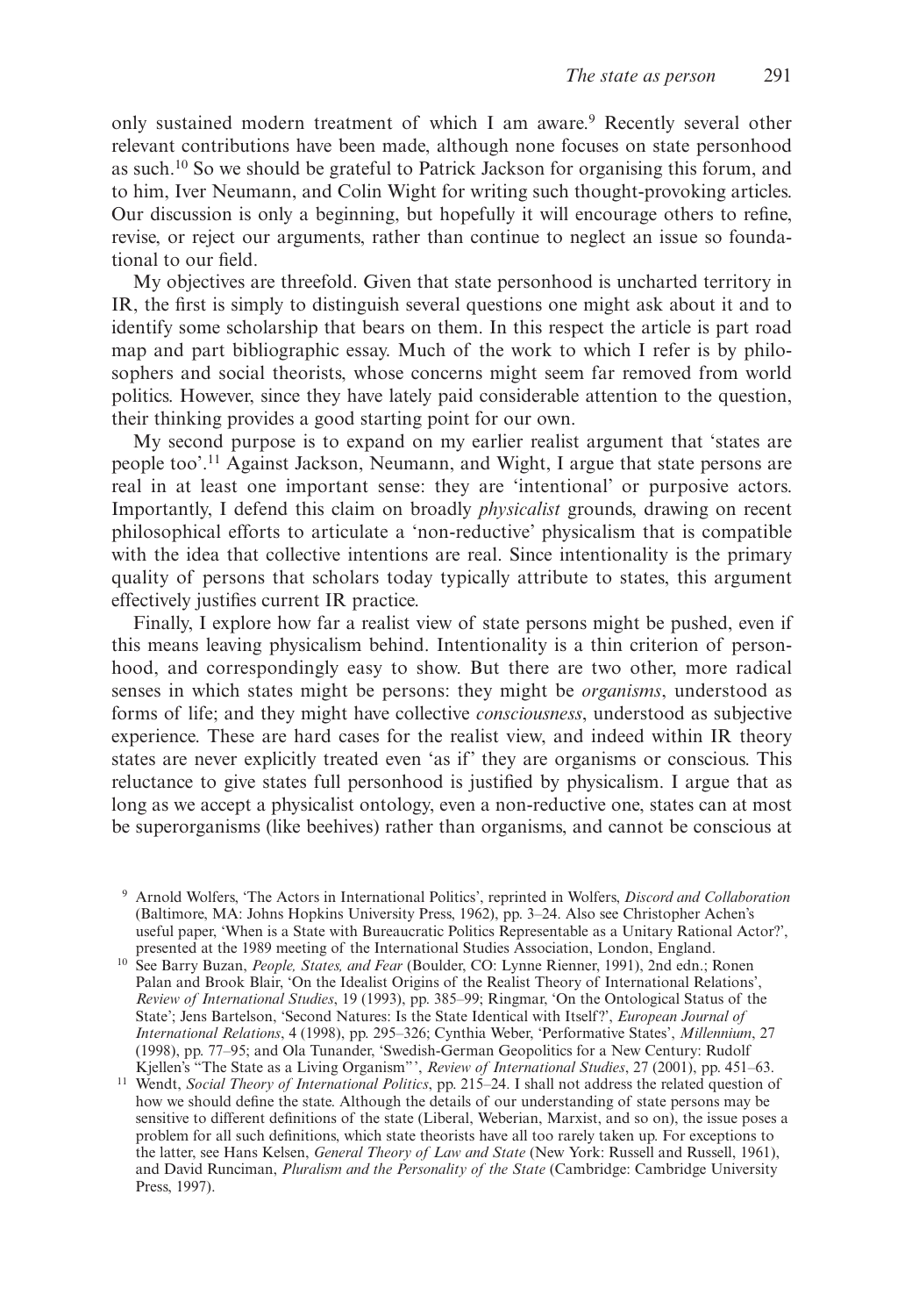all. The superorganism claim itself is suggestive, but to go further with a realist view of state persons would necessitate giving up physicalism, and thus a larger, 'meta' physical argument than I can make here.12 However, before we accept only a limited realism about state persons, we should at least consider what a more robust one might look like.

Although the discussion below is philosophical, something very concrete rides on it, namely a practice – personifying state persons – in which almost all of us engage. The stakes are high on both explanatory and normative grounds.

The explanatory issue is whether a discourse of state persons is theoretically necessary to explain important aspects of contemporary world politics.13 The 'as if' view suggests it is not. If state persons are mere fictions, then we would not lose any explanatory power by getting rid of the concept and adopting an equivalent, reductionist discourse instead. Indeed, that would be preferable, since it would better reflect what state persons really are. The discourse of state persons may be convenient, but it is imprecise and in principle eliminable. On the other hand, if it is not possible to reduce state persons to their members, then to give up this discourse would result in a significant loss of social scientific knowledge. There simply would *be* no equivalent, reductionist discourse, making a concept of state personhood theoretically necessary for IR scholarship. Only a realist view can explain this necessity, and with it justify epistemically the many IR theories in which state persons currently appear.

Normatively, an important attraction of the reductionist, 'as if' view of state persons is that it provides a metaphysical basis for liberalism. If states are reducible to their members, then it seems to follow that individuals should be the ultimate bearers of rights and responsibilities. Like most of us I have no wish to overturn that principle. However, we should want liberalism to be lucid and ontologically sound, and here the realist view of state persons poses a challenge. If state persons in fact cannot be reduced to their members, then we cannot rely on physicalism as a metaphysical firewall against non-liberal politics, and in particular against normative claims on behalf of state persons themselves, or *raison d'etat*. The potential costs of such claims – fascism, genocide, and war – are high and well-known, which is one reason that organismic thinking about the state has long been rejected by social scientists. But if states really are people too, then we need some other, nonmetaphysical way to justify liberalism, which may force us to confront possibly uncomfortable truths.

## **What is a person?**

Our answers to the question of whether the state is a person will depend first on how we conceptualise persons, which is equally contested.<sup>14</sup> In this section I identify

<sup>13</sup> Note that this does not make it the *only* explanatory discourse we need in IR scholarship, since NGOs and MNCs are also important persons in contemporary world politics. By the same token, however, the issues in this article pertain equally to them.

<sup>12</sup> See Alexander Wendt, *Quantum Mind and Social Science*, manuscript in preparation.

<sup>14</sup> The philosophical literature is extensive. Good places to start are Lynne Rudder Baker, *Persons and Bodies: A Constitution View* (Cambridge: Cambridge University Press, 2000), and Michael Carrithers, Steven Collins, and Steven Lukes (eds.), *The Category of the Person* (Cambridge: Cambridge University Press, 1985).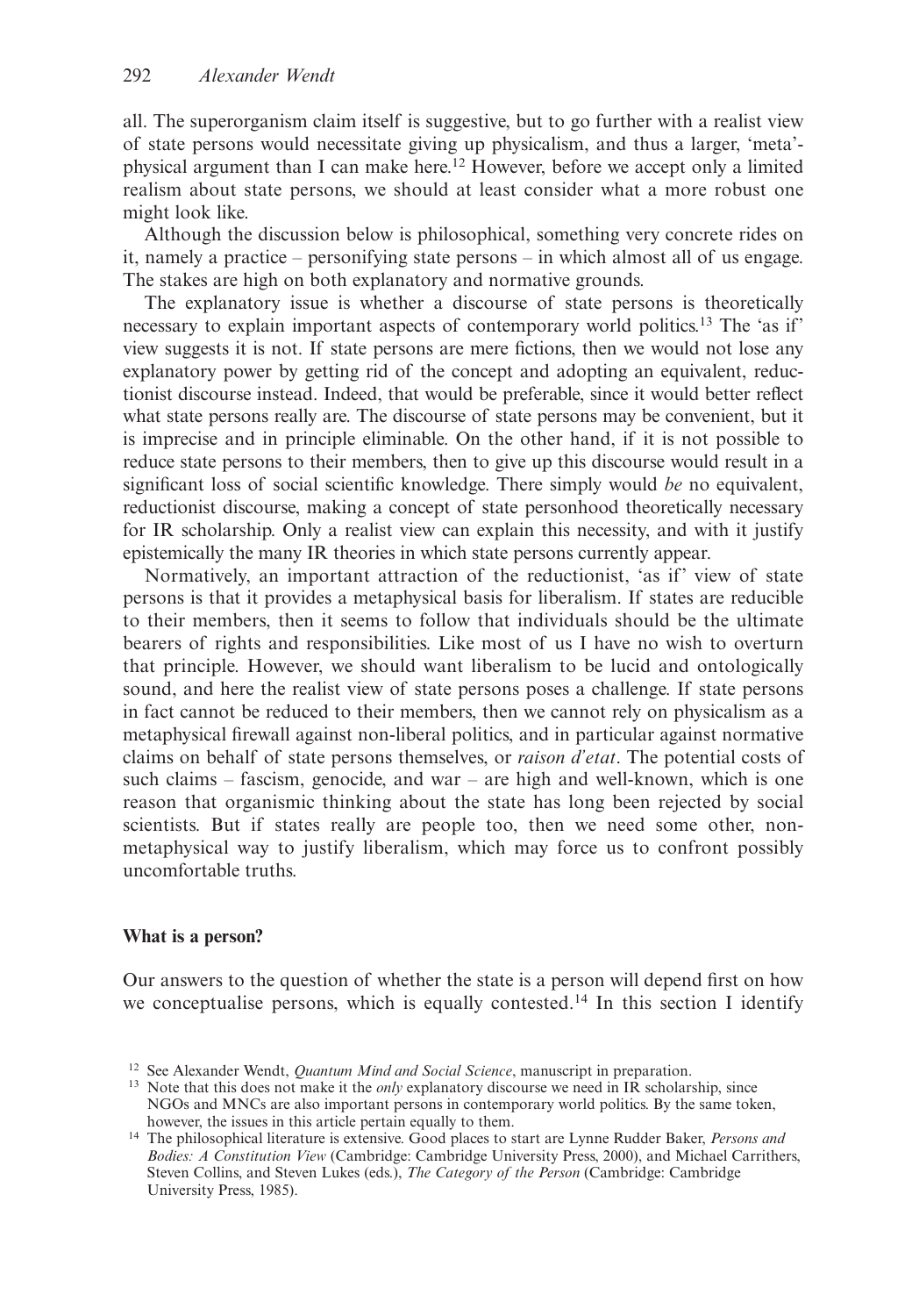some contours of this debate and then say more precisely what I will be talking about.

## *Mapping the debate about personhood*

At least two distinctions are important in defining persons. The first is between two ways in which persons are constituted, from the inside and from the outside. Inside constitution refers to the role of structures and processes within the body of a person. For example, all healthy adult human beings have, in virtue of their internal biological and cognitive structure, the ability to be persons. Cats and dogs do not. Outside constitution, in contrast, refers to the role of social recognition in making persons. The key here is social convention: is an individual considered a person in her society? If so, then she will be accorded all the rights and privileges of that status; if not, then not. Note that even though social recognition is conventional, the result is not merely an 'as if' person. If Jane is considered a person by her society, then she really is a person in that society, with all its material consequences. As Wight points out, whether someone is a real or merely fictional person makes a big difference to their life chances.<sup>15</sup>

The inside and outside determinants of personhood are only contingently related. Someone can be constituted from the inside as a person even if this is not socially recognised, a situation we have seen throughout history when certain people – women, racial Others, and so on – were deemed intrinsically incapable of the cognitive functions necessary for personhood. Similarly, someone can be constituted from the outside as a person even if they lack the capacity to understand or act on that status. In medieval Europe, for example, it was common to put animals on trial – literally, in courts, with juries, punishments, and all – for crimes against God, man, or beast.16 Animals were therefore persons *for us*, even though they could not understand or appropriate that personhood themselves. As such, outside constitution can potentially create a much larger class of persons than inside constitution. Almost anything can be a person by social convention, but only some can be a person by nature.

Of course, being only contingently related does not mean the inside and outside sources of personhood are not related at all. The fact that women and racial Others are no less intrinsically capable than white males of intelligent rational action is an important justification for recognising their personhood, and the fact that animals are not capable of such action is one reason they should not be so recognised. Similarly, human beings are not constituted with the cognitive requirements of personhood at birth, but only acquire them through a long causal process of socialisation. But none of these connections changes the fact that there is a difference between the inside and outside constitution of personhood. Being socially recognised as a person does not mean you are capable of intelligent rational action, just as not being recognised does not mean that you are not. Neither can be reduced to the other.

<sup>15</sup> Wight, 'State Agency', p. 272.

<sup>16</sup> For a fascinating discussion see Peter Dinzelbacher, 'Animal Trials: A Multidisciplinary Approach', *Journal of Interdisciplinary History*, 32 (2002), pp. 405–421.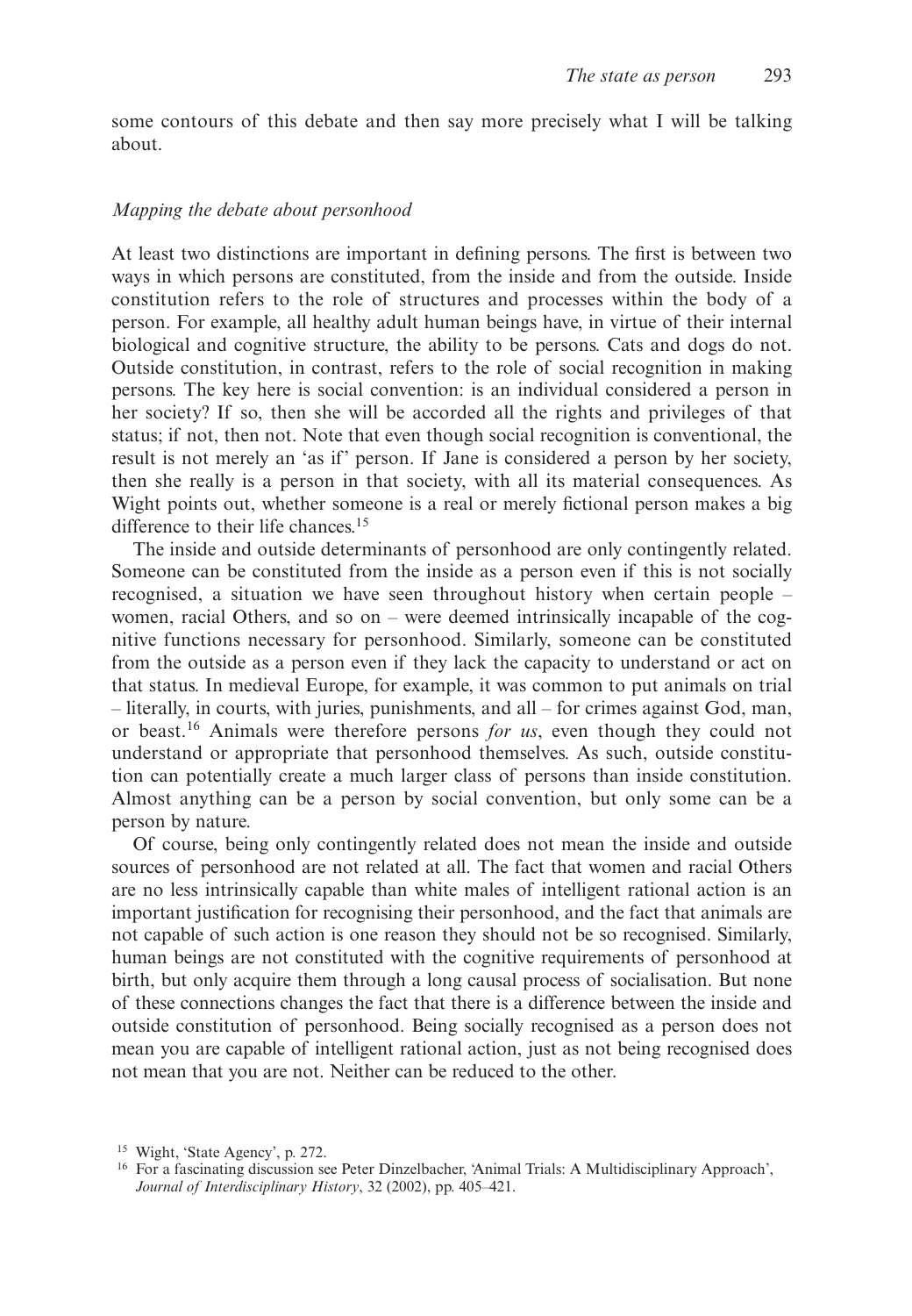The traditional distinction in IR between internal and external sovereignty is a good example of these two processes at work. Internal sovereignty refers to a state's ability to exercise *de facto* political control over its territory, external sovereignty to its recognition as a *de jure* member of the society of states.17 These are historically related, since in the Westphalian system internal sovereignty was a precondition for external, but they are not the same. Some states with clear internal sovereignty are not recognised as sovereign (Taiwan), while other, failed states without internal sovereignty are recognised (Somalia). In deciding whether states are constituted as people too, therefore, we need to be clear on what kind of constitution we are talking about.

Second, we also need to distinguish between three kinds of persons.18 *Psychological* persons possess certain mental or cognitive attributes; *legal* persons have rights and obligations in a community of law; and *moral* persons are accountable for actions under a moral code. While often related in practice, these kinds are different. In modern societies infants are legal persons but not psychological or moral ones; women are psychological persons, but historically often not legal or moral ones; corporations can be moral persons even if they are not psychological ones;19 and so on.

The three kinds of persons also vary in their relationship to inside and outside constitution. Law and morality being social conventions, it seems clear that legal and moral persons are constituted entirely by social recognition.20 Societies may impose internal tests on these categories, but what those tests are is socially defined. In contrast, the relationship between inside and outside in the constitution of psychological persons is more ambiguous, as we see in the liberal-communitarian debate.21 Liberals may doubt that psychological persons are constituted at all from the outside. I have argued to the contrary elsewhere, and so will not address this issue here.22 Communitarians, in turn, may doubt that psychological persons are constituted at all from the inside. Jackson, for example, argues that persons are constituted 'relationally', by practices whose meaning is given by a social context.<sup>23</sup> Rather than look to the essence of persons, he emphasises the processes of 'personation' by which they are constituted as actors with certain properties. If Jackson means by this only that persons are processes whose existence depends on the maintenance of boundaries with the outside world, then he is clearly correct. However, he seems to have in mind something more, that persons are socially

<sup>&</sup>lt;sup>17</sup> See, for example, Michael Fowler and Julie Marie Bunck, 'What Constitutes the Sovereign State?', *Review of International Studies*, 22 (1996), pp. 381–404.

<sup>18</sup> See Andrew Vincent, 'Can Groups be Persons?', *Review of Metaphysics*, 42 (1989), pp. 687–715.

<sup>19</sup> See Peter French, 'The Corporation as a Moral Person', *American Philosophical Quarterly*, 16 (1979), pp. 207–15**,** and Hans Geser, 'Towards an Interaction Theory of Organizational Actors', *Organization Studies*, 13 (1992), pp. 429–51. Geser (p. 436) actually argues that organisations can be *more* moral than individuals, because it is harder for them to claim ignorance or human frailty.

<sup>&</sup>lt;sup>20</sup> For a good overview of the debate about what constitutes legal personality, see Ngaire Naffine, 'Who are Law's Persons?', *The Modern Law Review*, 66 (2003), pp. 346–67.

<sup>21</sup> See, for example, Michael Sandel, *Liberalism and the Limits of Justice* (Cambridge: Cambridge University Press, 1982).

<sup>22</sup> See Wendt, *Social Theory of International Politics*, ch. 4.

<sup>23</sup> Patrick Jackson, 'Hegel's House, or "People are States Too"', this issue. Cf. Ian Hacking, 'Making Up People', in T. Heller, et al. (eds.), *Reconstructing Individualism* (Stanford, CA: Stanford University Press, 1986), pp. 222–36.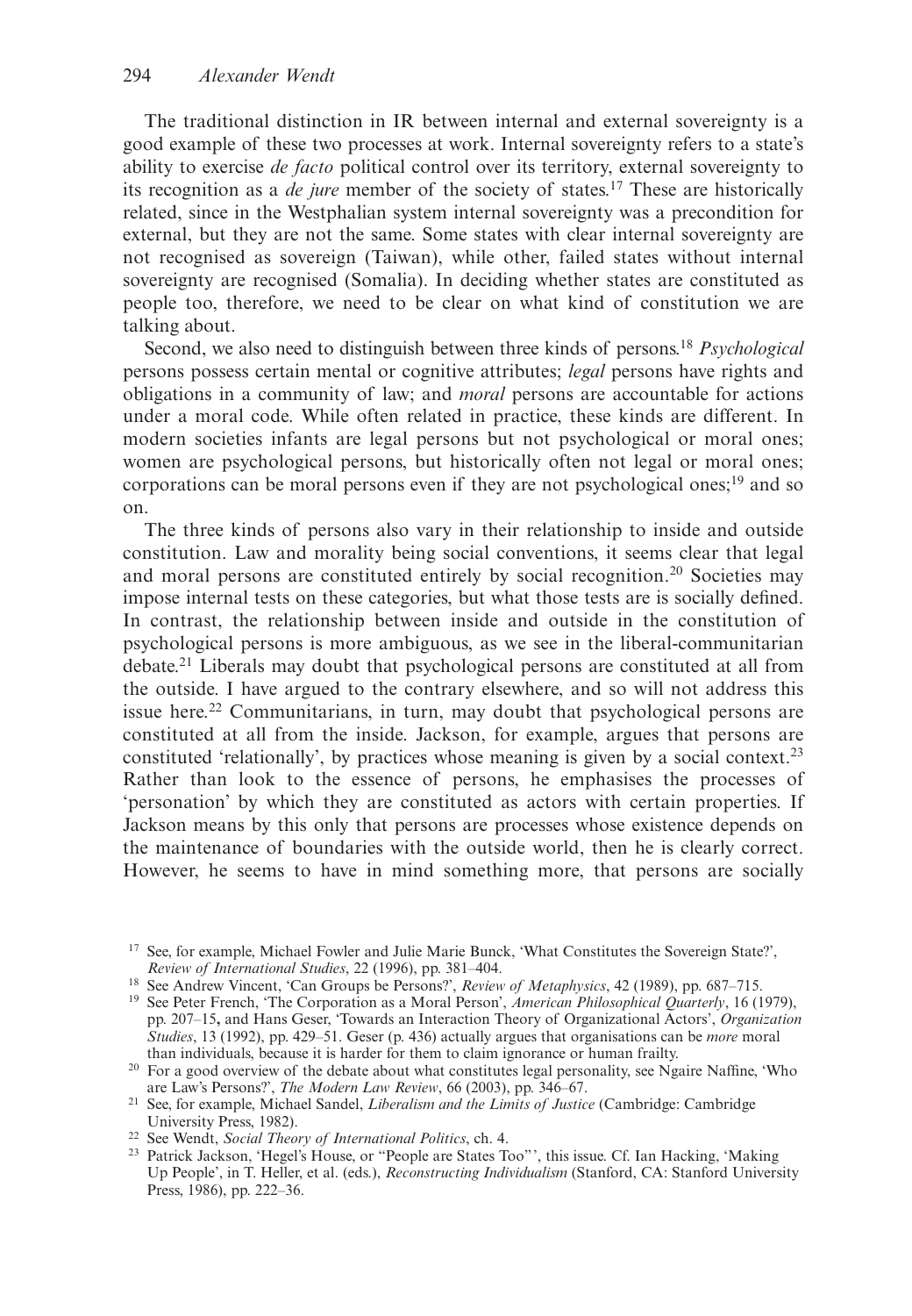constituted 'all the way down'. That doesn't seem right. Recall the animal victims of medieval justice. To say that psychological persons are relational all the way down implies they were persons *in every sense*, which neglects their intrinsic lack of a suitable 'inside'. Psychological persons have a self-organising quality which cannot be reduced to their social context.<sup>24</sup>

In sum, how we address whether states are people too will depend on two choices – whether to focus on their legal, moral, or psychological personhood, and on their inside or outside constitution. For the first, although all three kinds raise important issues, here I shall deal with states only as psychological persons, since this is how they are treated in most IR scholarship. (As such, whenever I refer to 'persons' below I shall mean psychological persons). For the second, I shall explore only the inside constitution of state persons, since this is the hard case for a realist view. After all, it seems self-evident that when we constitute states socially as persons, they become real *for us*. Most of the scepticism toward the realist view centres on whether states are also constituted from the inside as persons, and thus are real for themselves. I aim to show they are.

## *Defining persons*

As a baseline for thinking about the psychological personhood of states we first need to define it at the individual level. A useful starting point here is the most familiar model of persons in IR scholarship today, the rationalist, which is instructive both for what it includes and for what it leaves out.

'Rational actors' have four main properties: (1) a unitary identity that persists over time; (2) beliefs about their environment; (3) transitive desires that motivate them to move; and (4) the ability to make choices on a rational basis, usually defined as expected-utility maximisation. These properties mean that persons are above all intentional – purposive or goal-directed – systems. This claim needs to be supplemented a bit, however, since in experiments the rationalist model of 'man' (sic) has been used successfully to explain the behaviour of nonhuman animals, which might also be said to have intentionality.<sup>25</sup> It turns out that it is not obvious how to distinguish human from animal intentionality, although various criteria have been proposed: acting for rather than just with reasons; adaptability in the face of changes in context; an ability to monitor and change one's intentional states; and so on.26 Rather than get into this question here, however, I will simply assume that intentionality means human or 'intelligent' intentionality, whatever that precisely is.

<sup>24</sup> For discussion of self-organisation in world politics, see Wendt, 'Why a World State is Inevitable', *European Journal of International Relations*, 9 (2003), pp. 491–542.

<sup>25</sup> On animal intentionality see Susan Hurley, 'Animal Action in the Space of Reasons', *Mind and Language*, 18 (2003), pp. 231–57.

<sup>&</sup>lt;sup>26</sup> For these and other possibilities see Harry Frankfurt, 'Freedom of the Will and the Concept of a Person', *Journal of Philosophy*, 68 (1971), pp. 5–20; Thomas Schelling, 'Self-Command in Practice, in Policy, and in a Theory of Rational Choice', *American Economic Review*, 74 (1984), pp. 1–11; Fred Dretske, 'Machines, Plants and Animals: The Origins of Agency', *Erkenntnis*, 51 (1999), pp. 19–31; and Lukas Böök, 'Towards a Theory of Reflexive Intentional Systems', *Synthese*, 118 (1999), pp. 105–117.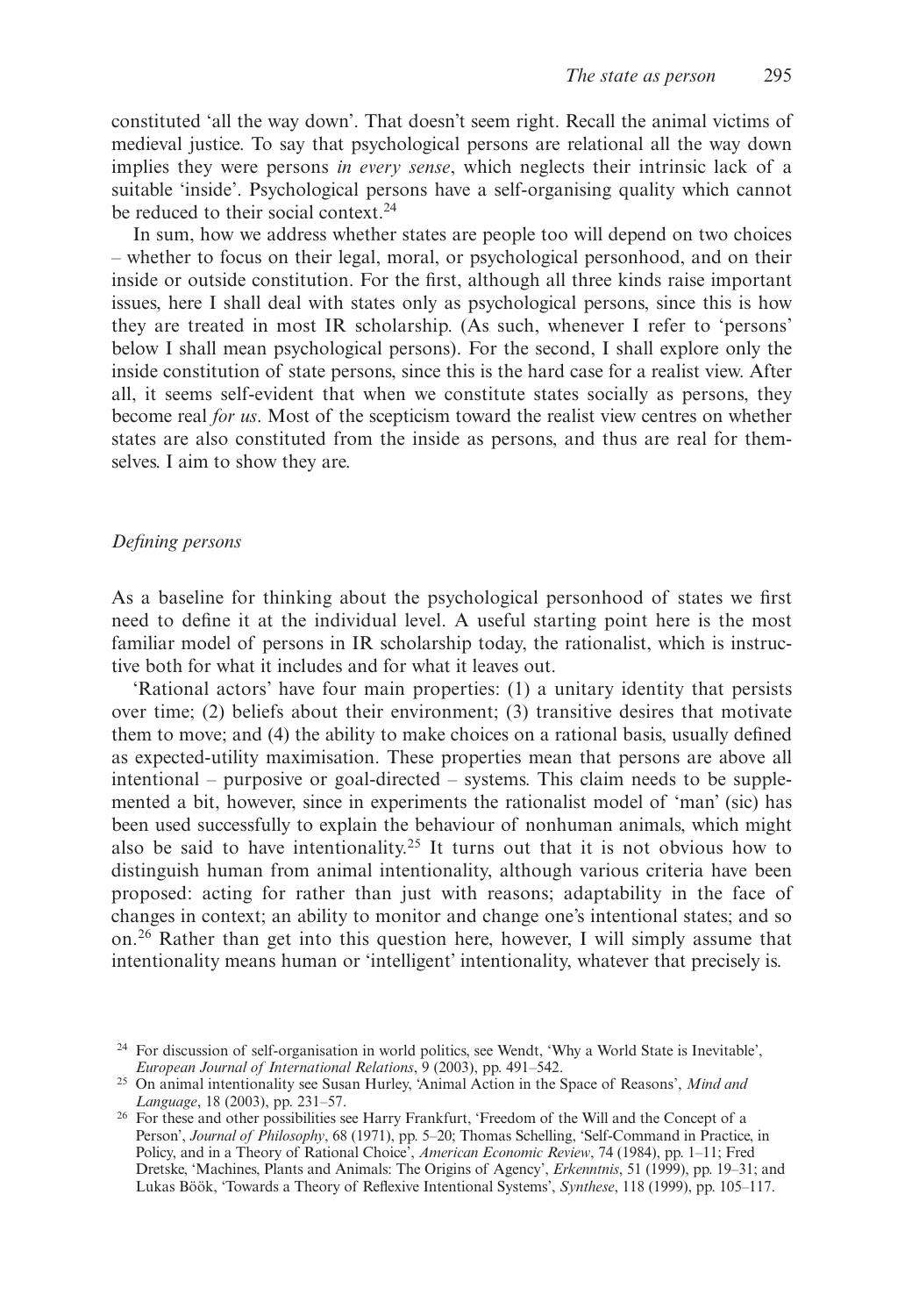The rationalist model of personhood has been criticised in many ways, but its assumption that human beings are intentional is hardly ever called into question. This is not surprising, since intentionality is a basic premise of folk psychology, of which both rationalist and non-rationalist models of man are simply formalisations. Let us stipulate, then, that one inside requirement for personhood is intentionality.

But folk psychology also points to two other requirements. One is being an organism. Interestingly, this is not required by the rationalist model, which is applicable not only to animals but machines, and indeed is rooted historically in an analogy to the latter.<sup>27</sup> This shows that intentionality is substrate neutral and as such not sufficient to constitute full-fledged persons. An intentional actor must also be an organism.

A third requirement for personhood is consciousness, by which I mean a capacity for first-person, subjective experience.<sup>28</sup> The intentional states of persons are not just computational but phenomenological, emotional as well as cognitive. In Thomas Nagel's much cited phrase, 'there is something that it's like' to be a person, which only by being that person could we fully know.29 It is partly for this reason that most of us would probably say machines could never be persons. They may someday be as smart as we are, but it seems unlikely they will ever feel it. Like being an organism, consciousness too is not required by the rationalist model. The desires and beliefs it attributes to actors are functional states, programs for the human machine, not experiential ones. As such, it makes sense to treat the possession of consciousness by states as a distinct question.

## **The state as intentional system**

We have then three inside tests for full-fledged psychological personhood: being an intentional actor, being an organism, and being conscious. IR scholars typically see states as passing only the first, and so the sense in which we treat states as persons in our work is actually quite thin. However, given the reluctance of most IR scholars to endorse a realist view even of state intentionality, there seems to be *no* sense in which we really take state personhood seriously; it's 'as if' all the way down. I suggested above that a physicalist worldview motivates this scepticism, seeming to make the idea of intentionality at any level above the individual inherently metaphysical.

Thus it may come as a surprise that many contemporary physicalists think of group intentionality as a real, irreducible phenomenon. This is a change; for many years it was viewed with hostility by individualists and holists alike.30 But the balance of opinion about personifying groups has shifted, in part because of its

<sup>28</sup> Not all definitions of consciousness emphasise first-person experience; see Guven Guzeldere, 'The Many Faces of Consciousness: A Field Guide', in Ned Block, et al. (eds.), *The Nature of Consciousness* (Cambridge: MIT Press, 1997), pp. 1–67. My thinking about consciousness is especially indebted to David Chalmers, *The Conscious Mind* (Oxford: Oxford University Press, 1996).

<sup>29</sup> Thomas Nagel, 'What is it Like to be a Bat?', *The Philosophical Review*, 83 (1974), pp. 435–50.

<sup>27</sup> See Philip Mirowski, *Against Mechanism* (Totawa, NJ: Rowman and Littlefield, 1988).

<sup>&</sup>lt;sup>30</sup> David Carr, *Time, Narrative, and History* (Bloomington, IN: Indiana University Press, 1986), p. 123.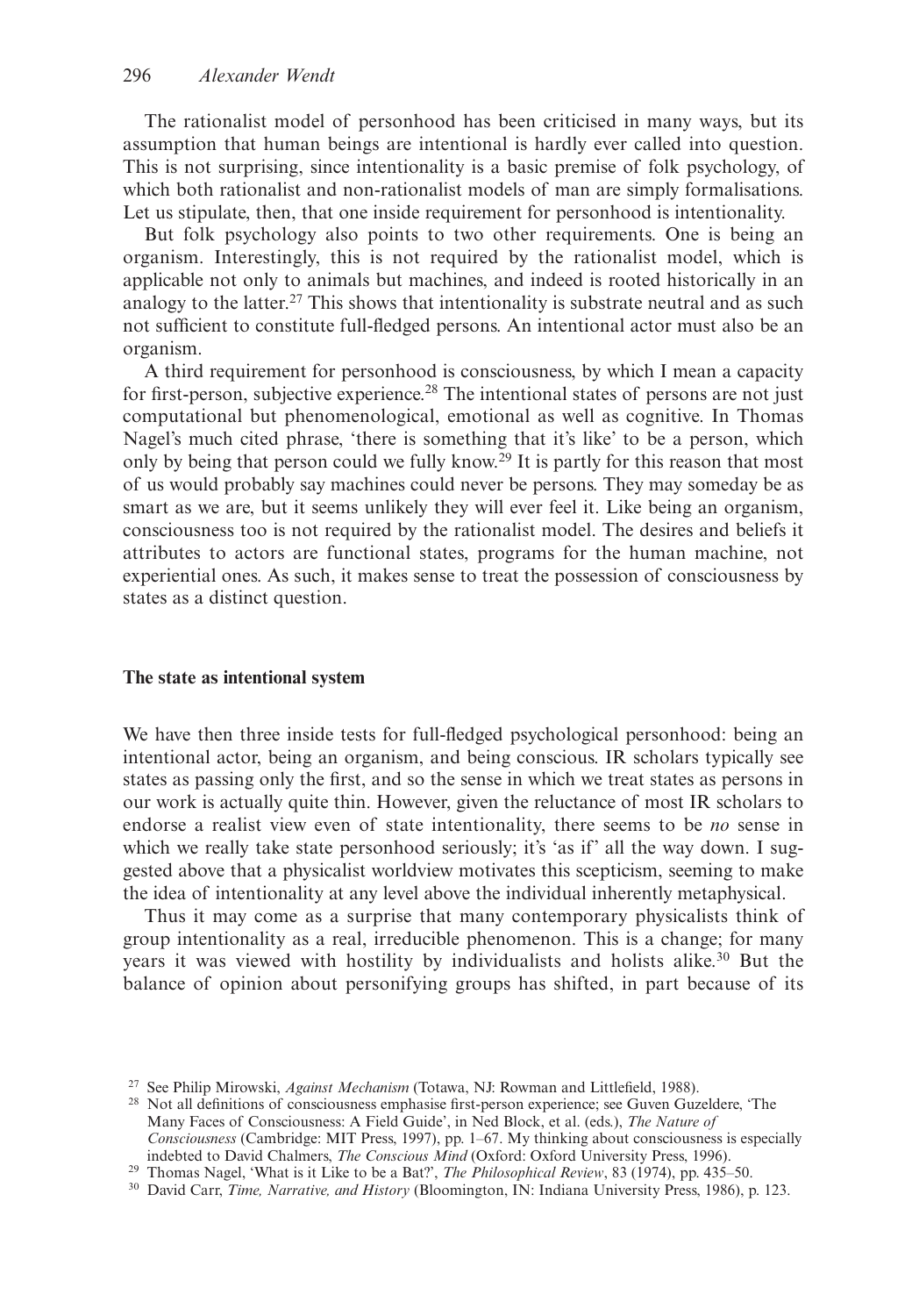strong explanatory power: it generates reliable predictions of behaviour with relatively little information about individuals, can reveal new macro-level regularities and counterfactuals, and permits a quick averaging of constraints on group members.<sup>31</sup> In view of this explanatory success, the realist draws the natural ontological inference, that it would be a 'miracle' if group intentions did not refer to something real. As Daniel Dennett puts it, if the behaviour of a system 'is reliably and voluminously predictable via the intentional strategy', then it is an intentional system.<sup>32</sup> But how could this be compatible with physicalism? To see this let me first define 'group' intentions, which are a subset of 'collective' ones.

Collective intentions exist whenever people do things together. In John Searle's view all social facts involve collective intentions.33 Money is a collective intention, since it is only in virtue of joint acceptance that pieces of paper have value for exchange. And more strikingly so is war, since it requires the cooperation of the combatants in fighting. If one side refuses to fight – surrenders – then the war is over. The examples of money and war show that collective intentions can exist on a large scale, and have important, real effects on the world. However, even though they are 'intentions', they do not imply collective *agency* or personhood.34 Collective intentions need not involve feeling part of a single group, or the joint pursuit of a common goal. The sense of 'doing something together' in them may be suppressed or purely behavioural.

Group intentions, then, are those collective intentions that involve collective agency. In the literature they come in two basic types, varying in their formality and degree of centredness.35 What Margaret Gilbert calls 'plural subjects' are the most elementary.36 Plural subjects exist whenever people see themselves as part of a group in pursuit of a shared goal, but make collective choices in a decentralised fashion, so that their intentionality is plural rather than unitary. As such, plural subjects are typically small and voluntary. Gilbert's example is a poetry reading group; some terrorist groups might also fall here. 'Corporate' intentions, in contrast, are possessed by groups with a centralised authority structure capable of imposing binding decisions on their members.37 Like plural subjects, corporate actors involve members who see themselves

<sup>31</sup> See Todd Jones, 'What CBS Wants: How Groups Can Have (Difficult to Uncover) Beliefs', *The Philosophical Forum*, 32 (2001), pp. 221–51, at 233–5, and Jones, 'The Virtues of Nonreduction, Even When Reduction is a Virtue', Ibid., 34 (2003), pp. 121–40.

<sup>32</sup> Daniel Dennett, *The Intentional Stance* (Cambridge: MIT Press, 1987), p. 15. For an application of Dennett's approach to corporate actors, see Austen Clark, 'Beliefs and Desires Incorporated', *Journal of Philosophy*, 91 (1994), pp. 404–25.

<sup>33</sup> John Searle, 'Collective Intentions and Actions', in P. Cohen, et al. (eds.), *Intentions in Communication* (Cambridge: MIT Press, 1990), pp. 401–15, and *The Construction of Social Reality* (New York: Free Press, 1995). For a good discussion of the connection between Searle's ideas and IR see John Ruggie, 'What Makes the World Hang Together? Neo-Utilitarianism and the Social Constructivist Challenge', *International Organization*, 52 (1998), pp. 855–85.

<sup>&</sup>lt;sup>34</sup> One might then reasonably ask why they are called 'intentions' at all, but the philosophical definition of intentionality is wider than agency or purposeful behaviour, requiring only a 'directedness' of belief toward an object. See Charles Siewert (eds.), 'Consciousness and Intentionality', *The Stanford Encyclopedia of Philosophy* (Fall 2002 edn.). <URL=http://plato.stanford.edu/archives/fall2002/ entries/consciousness-intentionality/>

<sup>&</sup>lt;sup>35</sup> On the latter point, see Jose Mauricio Domingues, 'Social Integration, System Integration and Collective Subjectivity', *Sociology*, 34 (2000), pp. 225–41.

<sup>36</sup> Margaret Gilbert, *On Social Facts* (Princeton, NJ: Princeton University Press, 1989), and *Sociality and Responsibility: New Essays in Plural Subject Theory* (Lanham: Rowman and Littlefield, 2000).

<sup>37</sup> See Peter French, *Collective and Corporate Responsibility* (New York: Columbia University Press, 1984).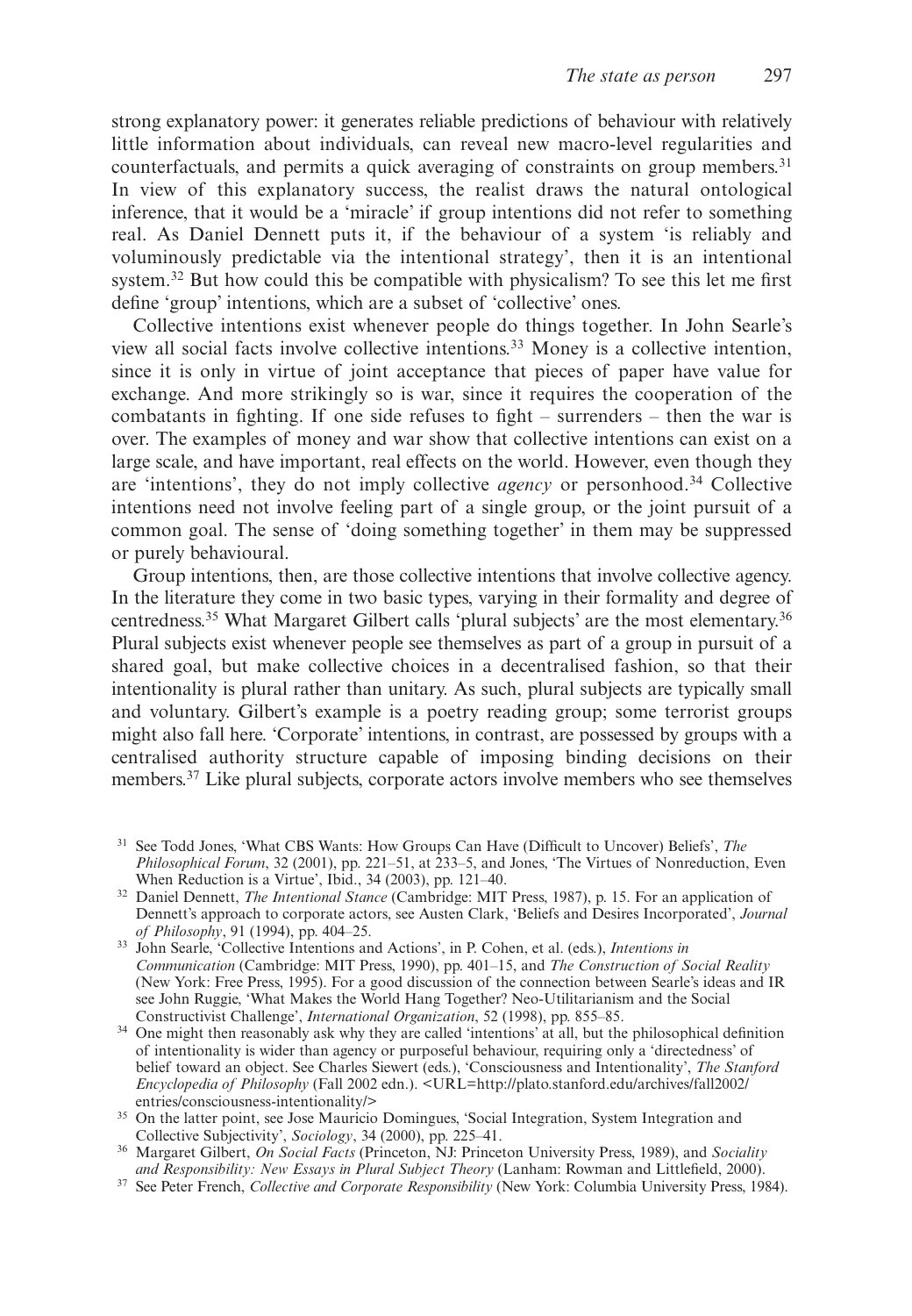as part of a group in pursuit of shared ends, but they are typically institutionalised and hierarchical. Most of the important actors in contemporary world politics – states, MNCs, and most NGOs – have corporate intentionality. But some – IOs, say, or the EU – do not, making them a mixed case, institutionalised but decentralised, and thus less capable of agency.

Although there are important differences between plural subjects, corporate intentions, and collective intentions writ large, the fundamental question is the same for each – what is the relationship between the putative intentionality of a collective and the intentionality of its constituent members? Since this is also the fundamental question of state personhood, in discussing group intentionality I shall draw on literature about all three.

The ontology of group intentions is today the object of intense debate, but all sides would agree with Wight that they are dependent on the structured interaction of individuals.38 In the same physicalist way that the mind is thought to be dependent on neurons in the brain, there can be no group intentions without individuals to carry them on their backs, which means they are always subject to renegotiation, as we saw in the collapse of the Soviet Union. But this consensus is only a beginning, since physicalists disagree about whether group intentions are anything *more* than the structured interaction of individuals. The debate has not settled down into well-defined camps, but I see three basic approaches, which I shall call reductionist, supervenient, and emergent.<sup>39</sup> Reductionism leads to an 'as if' view of state persons, whereas supervenience and emergence support realism; thus my claim that states are people too depends on one of the latter being true. Within this debate Wight's position is an interesting hybrid: he makes a compelling realist case that *states* cannot be reduced to their members, but argues that their *intentions* are reducible. I aim to show that the latter is not the case.

## *Reductionism*

Reductionism about group intentions finds perhaps its most sophisticated expression today in the work of Michael Bratman,<sup>40</sup> who argues that they can be reduced without loss of meaning or content to the properties and interactions of their constituent members. As such, reductionism takes a 'summative' or 'aggregative' view of groups.41 Although the details vary in reductionist proposals, two requirements for group intentions stand out. The first is that some or all members of a group must personally share its intention. In the case of the state, for example, individuals would have to share an 'idea of the state' as an actor with particular interests.<sup>42</sup> But shared

<sup>38</sup> Colin Wight, 'State Agency', this issue.

<sup>39</sup> Cf. Deborah Tollefsen, 'Organizations as True Believers', *Journal of Social Philosophy*, 33 (2002), pp. 395–410, at 395–6.

<sup>40</sup> Michael Bratman, *Faces of Intention* (Cambridge: Cambridge University Press, 1999). Also see Jon Elster, *Solomonic Judgements* (Cambridge: Cambridge University Press, 1989), ch. IV, although his reductionism is ultimately ambivalent; see Peter Stone, 'The Impossibility of Rational Politics?', *Politics, Philosophy and Economics*, 2 (2003), pp. 239–63.

<sup>41</sup> Gilbert, *On Social Facts*, pp. 257–88.

<sup>42</sup> See Buzan, *People, States and Fear*, pp. 69–82, and Wendt, *Social Theory of International Politics*, pp. 218–19.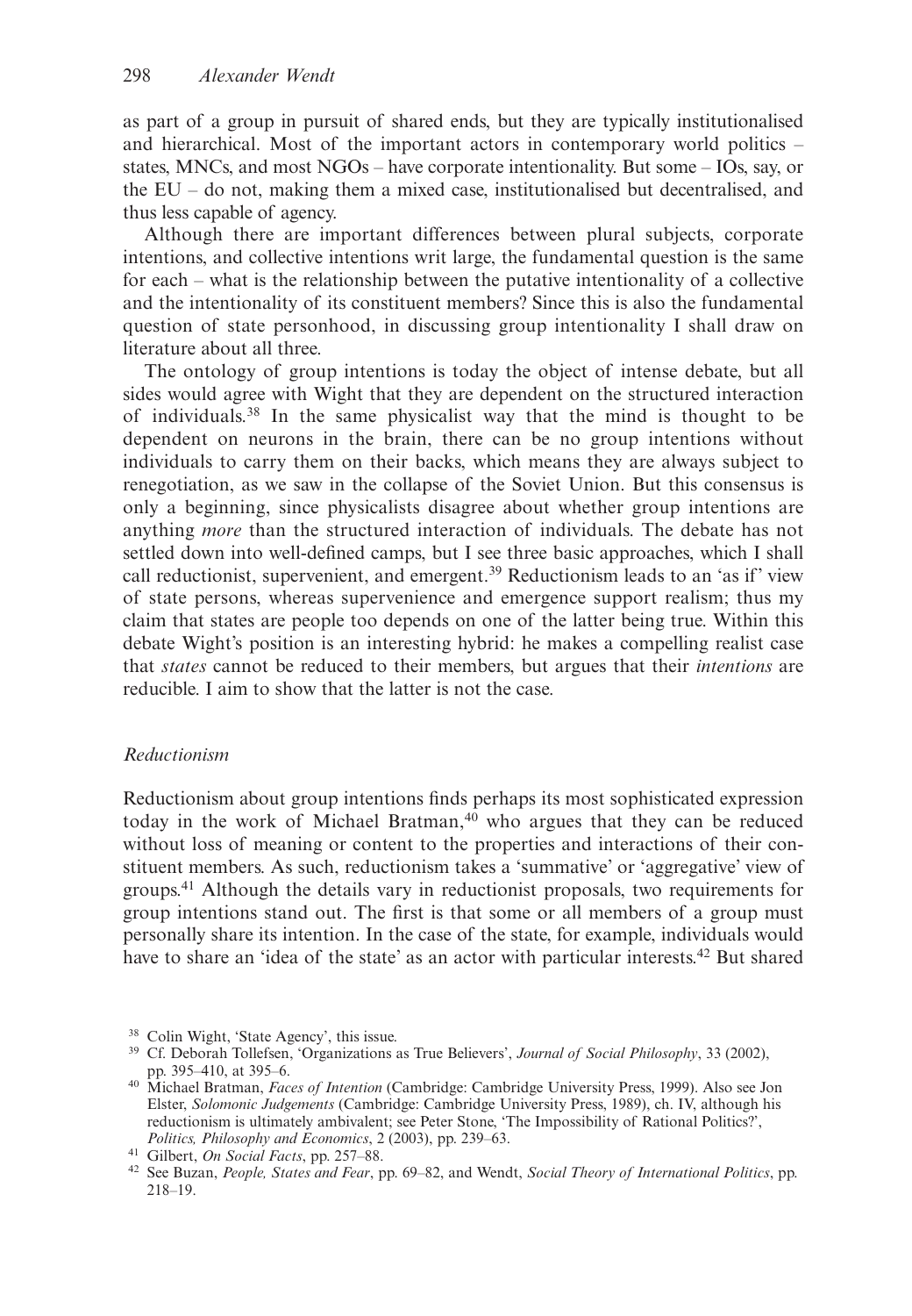beliefs are not enough, since if they are only privately held then it would not be rational for individuals to act on them collectively. A second requirement, common knowledge, must therefore also be met: members of a group must believe that other members share their belief about the group, believe that others believe that they share it, and so on. Common knowledge gives groups enough structure for their members to act rationally on collective intentions. Yet, on this account, these structures are ultimately reducible to individuals: We-intentions are *nothing but* interlocking I-intentions toward a group. References to group intentions are therefore strictly speaking false and could in principle be eliminated.43 As such, this may be what most IR scholars have in mind when they take an 'as if' view of state persons.

Of the three approaches, reductionism is the most physicalist in spirit. If everything is ultimately physical, then it seems group intentions must somehow be reducible to individuals. Nevertheless, reductionism about group intentions has lately taken quite a beating. At least five major criticisms have emerged.<sup>44</sup>

One is that reductionism is circular, with unreduced groups figuring implicitly in its accounts of we-oriented I-intentions. Think of the set of individuals to whom a state person would have to be reduced – its citizens, whose identity as citizens presupposes a group. A second problem is posed by a number of philosophical counter-examples showing that groups can intend things that none of their members intend. This can happen if individuals act on a group intention for reasons other than the fact that they themselves intend it – for example, they participate in a policy not because they want to but because of a desire to avoid conflict, coercion, feelings of solidarity, or collective decision rules.45 A third issue is the 'multiple realizability' of group intentions. Just as a variety of brain states may realise the same mental state, a group intention, such as the US invasion of Iraq, may be relatively insensitive to which of its members hold it. Moreover, the identity of group intentions, such as state persons, can persist over time despite a 100 per cent turnover in their membership. A fourth, arguably decisive, problem is that groups can do things individuals cannot, making some group intentions 'indivisible'. Sanctions, war, and humanitarian intervention are all highly complex social practices that no individual can perform by herself. This highlights a final difficulty, which is that in order to have an intention to do X, X must be something an actor can control, and individuals cannot control the actions of a group. Given these problems, many students of group intentionality have concluded that however desirable in theory, reducing group intentions to individuals is often impossible in practice.

<sup>43</sup> Deborah Tollefsen, 'Collective Intentionality in the Social Sciences', *Philosophy of the Social Sciences*, 32 (2002), pp. 25–50, at 27.

<sup>44</sup> One or more of these criticisms are made by Gilbert, *On Social Facts*; Searle, 'Collective Intentions and Actions'; J.K. Swindler, 'Social Intentions', *Philosophy of the Social Sciences*, 26 (1996), pp. 61–76; Annette Baier, 'Doing Things with Others: The Mental Commons', in Lilli Alanen, Sara Heinamaa, and Thomas Wallgren (eds)., *Commonality and Particularity in Ethics* (New York: St. Martins Press, 1997), pp. 15–44; Frederick Stoutland, 'Why are Philosophers of Action so Anti-Social?', in Alanen, et al. (eds.), *Commonality and Particularity*, pp. 45–74; Robert Sugden, 'Team Preferences', *Economics and Philosophy*, 16 (2000), pp. 175–204; Paul Sheehy, 'On Plural Subject Theory', *Journal of Social Philosophy*, 33 (2002), pp. 377–94; Philip Pettit, 'Collective Persons and Powers', *Legal Theory*, 8 (2002), pp. 443–70, and Tollefsen, 'Collective Intentionality in the Social Sciences'.

<sup>45</sup> For a particularly good discussion of the latter, see Pettit on the 'discursive dilemma', in 'Collective Persons and Powers'; also see Tollefsen, 'Collective Intentionality in the Social Sciences'.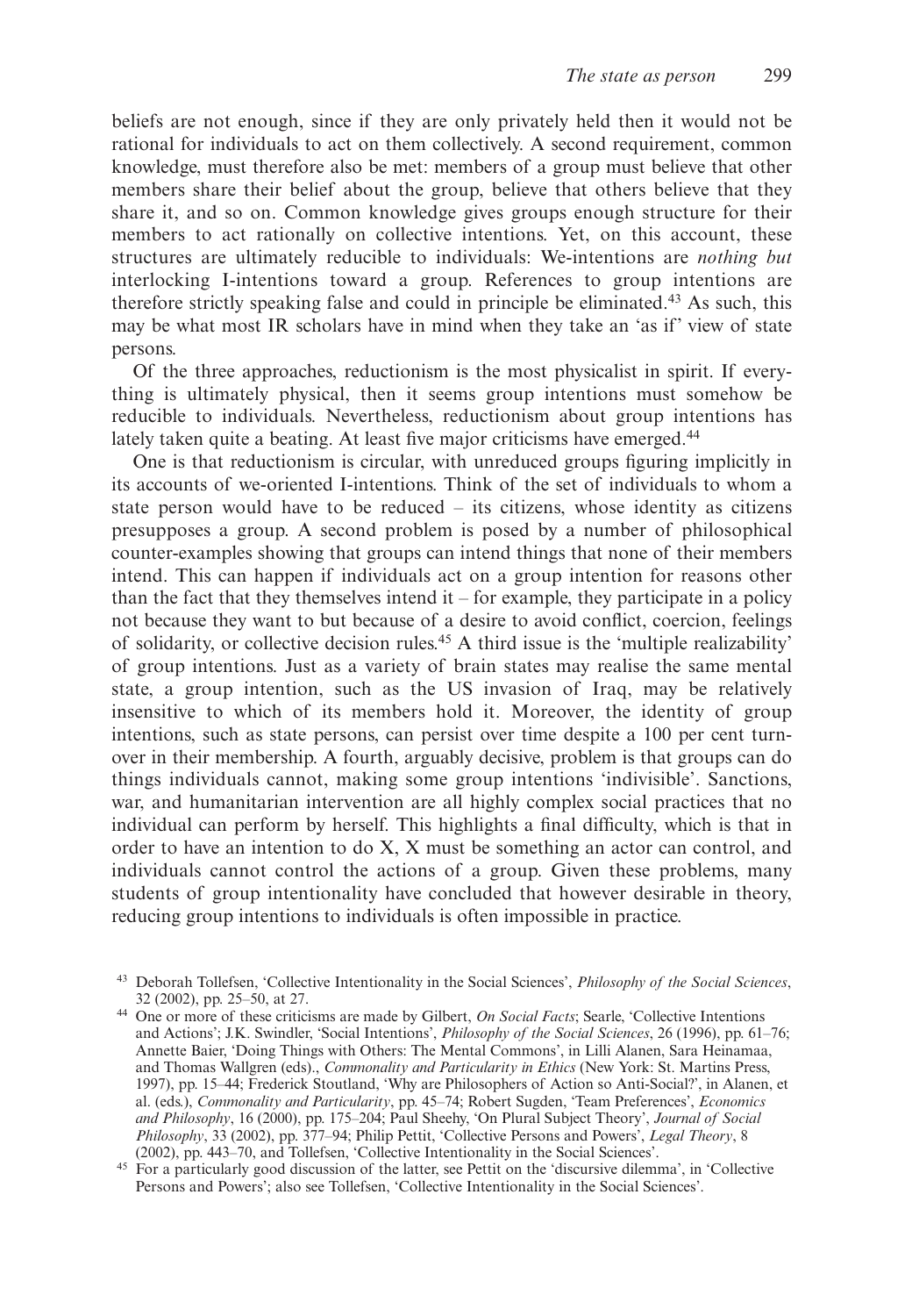The perceived failure of the reductionist account of group intentions is a problem philosophically, because the question then arises how to provide a non-reductionist account of them that is consistent with physicalism, which is not at all clear. Two broad forms of 'non-reductive' physicalism have emerged, supervenience and emergence. Both purport to reconcile physicalism with realism about group intentions, but the emergence approach in particular stretches the spirit of physicalism in important ways and as such is the more radical argument.

## *Supervenience*

Supervenience has become a favoured response to the perceived failure of reductionism in the philosophy of mind, but its definition and applicability are general.46 One phenomenon (usually a macro state) supervenes on another (a micro state) when sameness of the latter implies sameness of the former. The mind, for example, is said to supervene on the brain because two people who are in the same brain states will be in the same mental state. Similarly, state persons would supervene on their members because two states whose members had identical intentions would have identical state intentions. In both cases the supervenience 'base' fixes or determines, in a constitutive rather than causal sense, the 'superstructure'. This asymmetric, one-way dependence captures the physicalist sensibility. But, importantly, the upward determination in supervenience is not strict or 1:1, since it allows for the possibility that the same macro state could be realised by many different micro states (multiple realisability). The constraint is only that when micro states are the same you get the same macro state, not *vice versa*. This means that even though the intentions of a state person at any given moment are ontologically dependent on its constituent members, its intentions are not dependent on any *particular* members. It is this ability to reconcile dependence on the physical with non-reductionism that has made supervenience such an attractive concept.

A supervenience approach describes two of the most prominent recent accounts of group intentionality, those of Gilbert and Searle.47 Gilbert accepts much of the reductionist approach. She conceptualises group intentions *via* the mental states of individuals, emphasises the importance of common knowledge, and views groups as plural rather than singular subjects. However, in pursuit of a non-summative theory of groups she also departs from reductionism in an important way. Rather than

<sup>46</sup> Supervenience can take different forms, which may matter for this argument; see Jaegwon Kim, *Supervenience and Mind* (Cambridge: Cambridge University Press, 1993). For applications of supervenience to social science see R. Keith Sawyer, 'Emergence in Sociology: Contemporary Philosophy of Mind and Some Implications for Sociological Theory', *American Journal of Sociology*, 107 (2001), pp. 51–85; Shaun Le Boutillier, 'Theorising Social Constraint: The Concept of Supervenience', *Sociology*, 35 (2001), pp. 159–75; and Wendt, *Social Theory of International Politics*, ch. 4.

<sup>47</sup> See Gilbert, *On Social Facts*, and Searle, 'Collective Intentions and Actions', and *The Construction of Social Reality*. Also see Raimo Tuomela, *The Importance of Us* (Stanford, CA: Stanford University Press, 1995), pp. 256–68; Sugden, 'Team Preferences', p. 197; Pettit, 'Collective Persons and Powers', p. 460; and Tollefsen, 'Collective Intentionality in the Social Sciences', p. 42.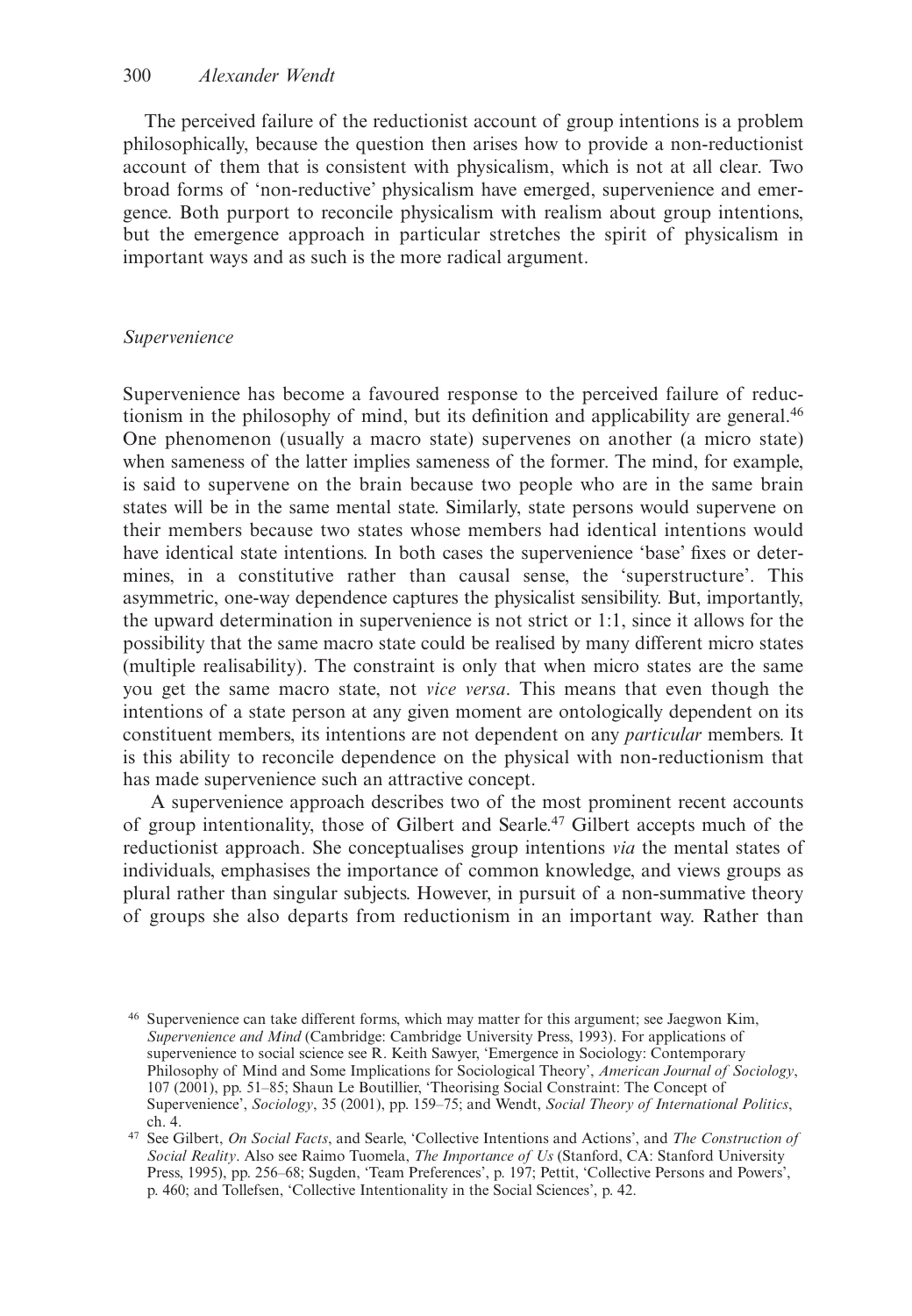actually having group beliefs or intentions themselves, the members of a group need only be 'jointly committed' to them, by which she means that they accept an obligation to act on the group's intentions for which others can hold them accountable, and not to withdraw this commitment unilaterally.<sup>48</sup> Thus, once a joint commitment exists group members are subject to the same constraint on their reasoning, 'collective reason',49 whereas in the reductionist account each member acts for their own reasons.50 In virtue of this common constraint individuals can be said to act on a group's intentions, even if they do not share them. Ultimately, then, it is still individuals who are doing the acting, which makes group intentions different to individual ones; different parts of the brain do not act on behalf of individual intentions in an analogous way, which is one reason Gilbert treats groups as plural rather than singular subjects.<sup>51</sup> But by showing that We-intentions are not reducible to I-intentions she is nevertheless able to conclude that group intentions have a reality distinct from that of their members.

Searle too believes that group (in his case specifically collective) intentions cannot be understood in summative terms, but his argument is different in two ways. First, he emphasises the role of behavioural cooperation.<sup>52</sup> For collective intentions to exist it is not enough that people have common knowledge – they must also act on it. Thus, unlike individual intentions, which seem to exist in the head, group intentions exist only in action.53 Second, to explain the willingness of individuals to act on collective intentions Searle invokes what he calls the 'Background', a 'set of nonintentional or preintentional capacities that enable intentional states to function'.54 Unlike Gilbert, therefore, his theory comes to rest not on individual intentions but on a pre-intentional, almost biological sense that another individual is a good candidate for cooperative activity. Nevertheless, he also concludes that collective intentions are real and irreducible to individuals.

Importantly, Gilbert and Searle are both physicalists, and in particular reject any suggestion that the mind extends beyond the body (see below). As such, their realism about group intentions is not metaphysically mysterious, and perhaps for that reason not very controversial politically. Because the constitutive relationship between groups and individuals is one-way and bottom-up, even if multiply realisable, individuals can still be seen in liberal terms as the basic building blocks of society. In short, it seems that with supervenience realists about state personhood can have their cake and eat it too.

<sup>48</sup> Also see Raimo Tuomela, 'Collective Acceptance, Social Institutions, and Social Reality', *American Journal of Economics and Sociology*, 62 (2003), pp. 123–65, and Elias Khalil, 'Is the Firm an Individual?', *Cambridge Journal of Economics*, 21 (1997), pp. 519–44.

<sup>49</sup> Pettit, 'Collective Persons and Powers', p. 457.

<sup>50</sup> Gilbert, 'What Is It for Us to Intend?', in *Sociality and Responsibility*, pp. 28–9; Sheehy, 'On Plural Subject Theory', p. 380.

<sup>51</sup> On these differences see K. Brad Wray, 'Collective Belief and Acceptance', *Synthese*, 129 (2001), 319–33.

<sup>52</sup> Searle, 'Collective Intentions and Action', p. 406. Remember that for Searle, cooperation can include conflictual behaviour like a prizefight or a war; p. 413.

<sup>53</sup> Cf. Geser, 'Towards an Interaction Theory of Organizational Actors', p. 432. One is reminded here of 'performative' models of agency, although Searle does not make his argument in these terms; see Weber, 'Performative States'. A comparison would be useful.

<sup>54</sup> Searle, *The Construction of Social Reality*, p. 129.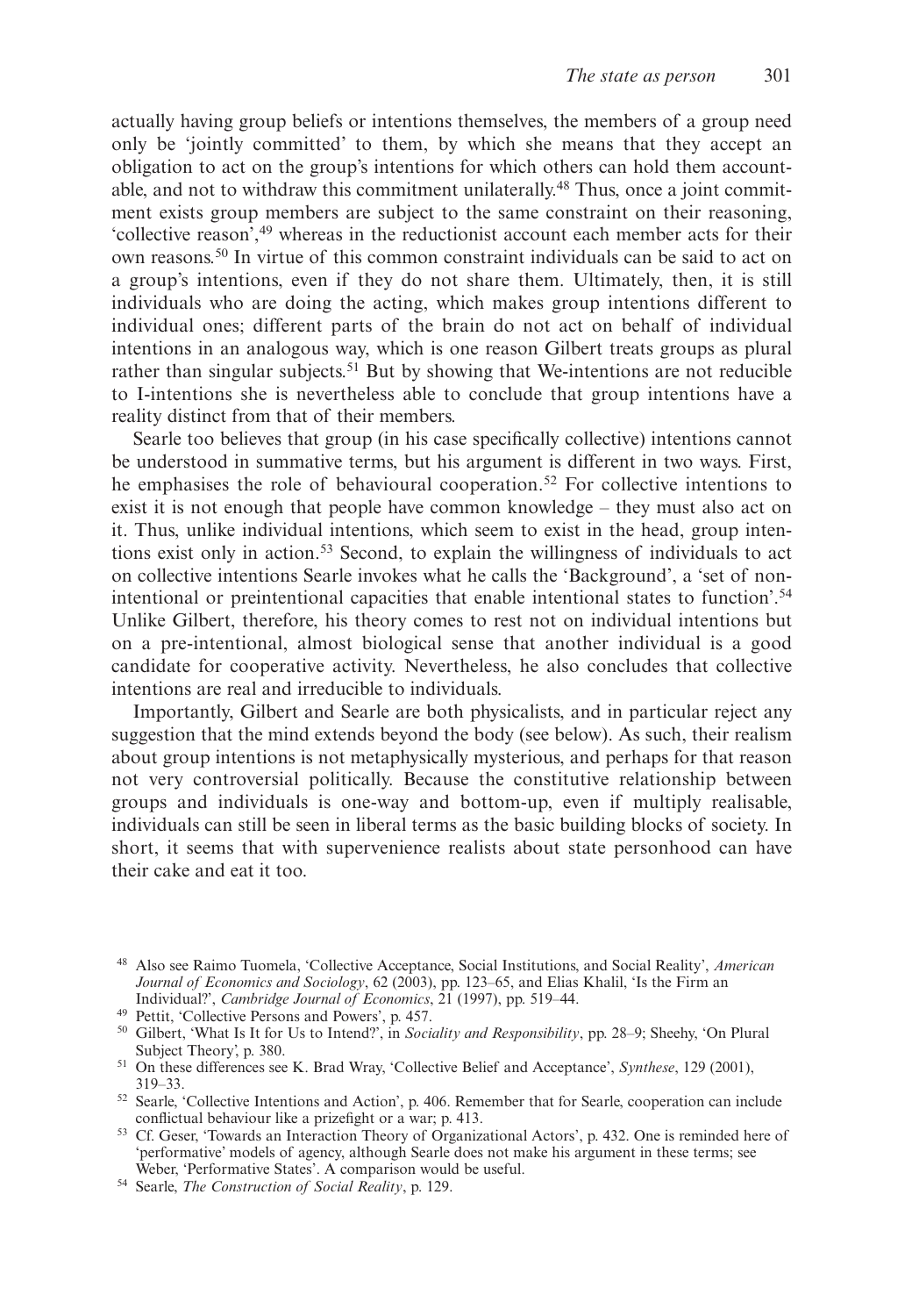## *Emergence*

This happy result notwithstanding, some believe the supervenience approach does not go far enough in acknowledging the nature and reality of group intentions.<sup>55</sup> Critics have focused particularly on its commitment to, or at least interpretation of, physicalism, which it shares with reductionism. As a result of that common ground, Annette Baier argues that despite some differences, Searle's theory is only 'superficially different' from Bratman's.56 Since physicalism is what ultimately motivates anti-realism about state personhood, even though the latter's reality is already implied by the supervenience argument, it may be useful to explore a thicker or stronger form of realism that calls physicalism more into question. This emergentist approach points to the possibility that states have group minds.

Traditional physicalism makes two basic claims: that we should use physical criteria to define the elementary units in our ontology, and that the mind is located wholly within the body. Baier casts doubt on the first by reminding us that we all began life as literally part of our mothers, and only became individuals later.57 And in the next section I raise further questions by suggesting that states are superorganisms whose identity is constituted not physically but by thought. But here let me address only the second claim. Although the idea that the mind is imprisoned in the body may seem to be on the point of banal, two prominent bodies of scholarship suggest otherwise.

The first is 'externalism' in the philosophy of mind, which opposes 'internalism'.<sup>58</sup> The issue in their debate is whether the contents of our minds, our intentional states, are constituted solely within our bodies or also in our environment. Internalists take the commonsense, Cartesian, view that intentional states are constituted individualistically, within the body, such that 'thought is logically prior to society'.<sup>59</sup> Significantly, this is compatible with the supervenience model of collective intentions, since the individual intentions upon which collective ones supervene are ontologically primitive, rather than themselves dependent on a collective. Indeed, both Gilbert and Searle are internalists. Against this view, externalists argue that compelling thought experiments show that intentional states cannot be defined independent of the context (natural or social) that gives them meaning. If the content of the same belief

<sup>55</sup> See especially Baier, 'Doing Things With Others'; Stoutland, 'Why are Philosophers of Action so Anti-Social?'; Sheehy, 'On Plural Subject Theory'; Tollefsen, 'Collective Intentionality in the Social Sciences'; Dan Fitzpatrick, 'Searle and Collective Intentionality', *American Journal of Economics and Sociology*, 62 (2003), pp. 45–66; and Anthonie Meijers, 'Can Collective Intentionality be Individualized?', ibid., pp. 167–83.

<sup>56</sup> Baier, 'Doing Things With Others', p. 21. Paul Humphreys argues that supervenience contains a 'strong residue' of reductionism; see 'Emergence, Not Supervenience', *Philosophy of Science*, 64 (Proceedings, 1997), S337–S345, at S338.

<sup>57</sup> Baier, 'Doing Things With Others', p. 43.

<sup>58</sup> See the discussion and references in Wendt, *Social Theory of International Politics*, pp. 173–6. Perhaps confusingly, this debate does not map neatly onto the distinction above between the 'inside' and 'outside' constitution of persons, although there is some overlap. Both internalists and externalists are concerned with the inside constitution of persons; the question is whether the outside plays a role in this process.

<sup>59</sup> Gilbert, *On Social Facts*, p. 58. For further discussion see Robert Wilson, *Cartesian Psychology and Physical Minds* (Cambridge: Cambridge University Press, 1995).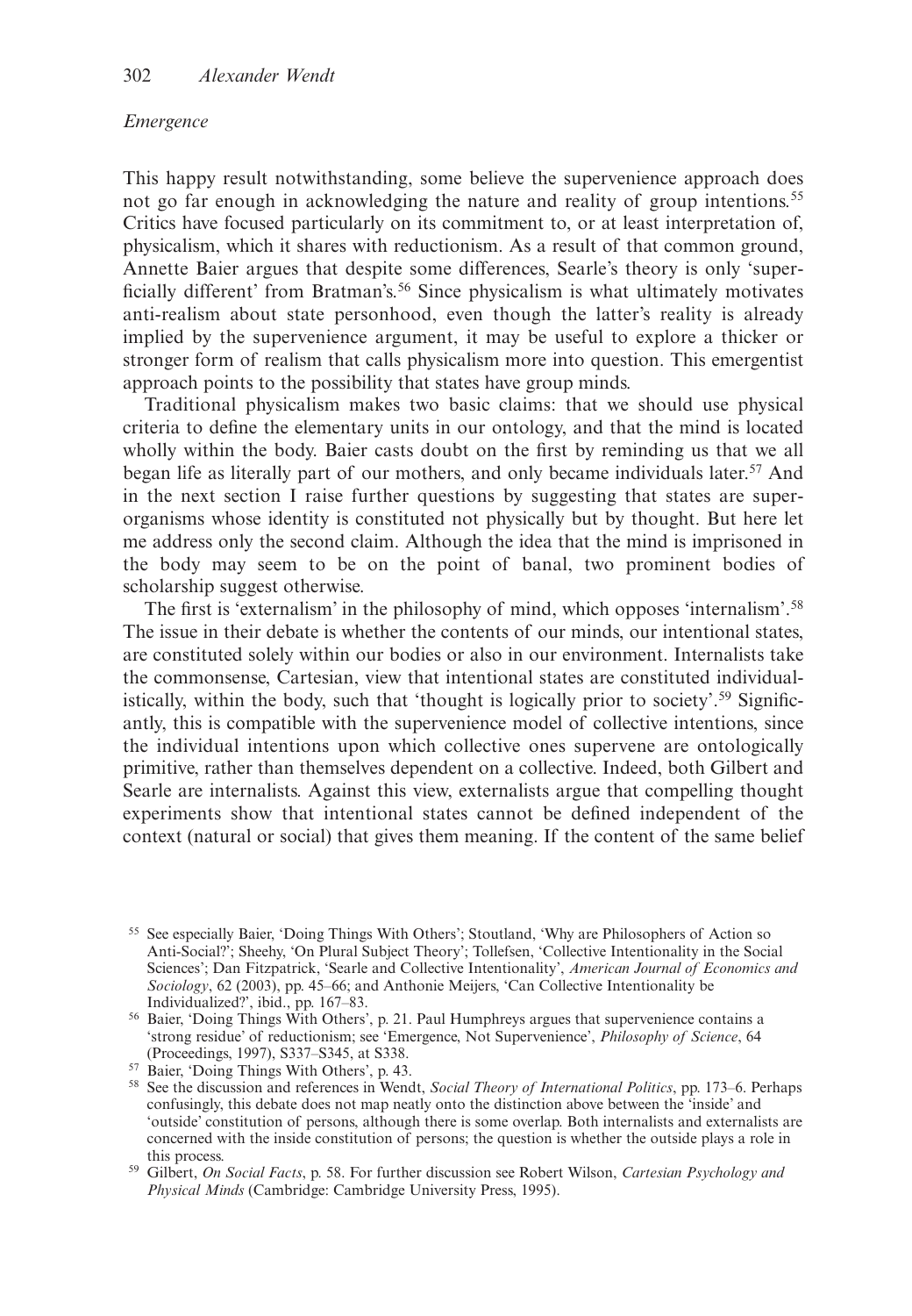in the mind can vary across contexts, then it is the community rather than the individual which 'owns' it. This leads to a social holism about intentional states, in which thoughts in the head are intrinsically dependent on society, not *vice versa*. The debate continues, but the force of the externalist critique has been widely acknowledged, and much recent work has sought to combine it with internalism. Its importance here is that it undermines the physicalist presumption that the firstperson singular ('I') is obviously more fundamental than the first-person plural ('We'), and with it the assumption that individuals are an unproblematic bedrock for analysing state persons.

By itself externalism does not justify talk of group minds, since the role it gives to groups in constituting the intentional states of individuals is essentially passive. Groups might enable individuals to think the thoughts they do, but that does not mean groups themselves are thinking.<sup>60</sup> However, a second body of work, on collective cognition, enables us to reach that conclusion. Collective cognition takes as its starting point the current orthodoxy in cognitive science that cognition is computation – that the mind is essentially a computer. Such an assumption may be challenged for its failure to explain consciousness (see below), but if we adopt it then it is but a short step to group minds.

Collective cognition is a special case of distributed cognition.<sup>61</sup> Distributed cognition refers to processes in which computational tasks are spread across parts of a larger system. A simple example of the latter is doing maths problems with a calculator. Through its ability to store information and perform complex tasks, the calculator enables its user to think in ways she otherwise could not. Computation here is therefore 'wide' in the sense that the boundaries of the relevant cognitive system are not located wholly within the individual.<sup>62</sup> Collective cognition, in turn, refers to distributed cognition in which the division of cognitive labour is distributed across not just artifacts but people, who jointly produce knowledge they could not have individually. In what has quickly become a classic in this literature, Edward Hutchins explains navigation aboard a US Navy ship in these terms.63 And Karin Knorr-Cetina uses a similar framework to make sense of experiments in high energy physics involving hundreds of people, in which no one person is in charge or has all the experiment's protocols in their head. Because the decisions in these experiments reflect the imperatives of producing scientific knowledge rather than the beliefs of any one individual, she argues that individuals are replaced as 'epistemic subjects' by the experiment itself.64 Ronald Giere wouldn't go that far, but he agrees that the

<sup>60</sup> Andy Clark and David Chalmers, 'The Extended Mind', *Analysis*, 58 (1998), pp. 7–19, at 9; also see Robert Wilson, 'Group-Level Cognition', *Philosophy of Science*, 68 (Proceedings, 2001), pp. S262–S273.

<sup>61</sup> See especially Edwin Hutchins, *Cognition in the Wild* (Cambridge: MIT Press, 1995); Andy Clark, *Being There* (Cambridge: MIT Press, 1997); Clark and Chalmers, 'The Extended Mind'; Ronald Giere, 'Discussion Note: Distributed Cognition in Epistemic Cultures', *Philosophy of Science*, 69 (2002), pp. 637–44; and Wilson, 'Group-Level Cognition'. For a critique of the extended mind thesis from a self-described 'common sense' (internalist) perspective, see Fred Adams and Ken Aizawa, 'The Bounds of Cognition', *Philosophical Psychology*, 14 (2001), pp. 43–64.

<sup>62</sup> Robert Wilson, 'The Mind Beyond Itself', in Dan Sperber (ed.), *Metarepresentations* (Oxford: Oxford University Press, 2000), pp. 31–52, at 37.

<sup>63</sup> Hutchins, *Cognition in the Wild*.

<sup>64</sup> Karin Knorr-Cetina, *Epistemic Cultures: How the Sciences Make Knowledge* (Cambridge, MA: Harvard University Press, 1999).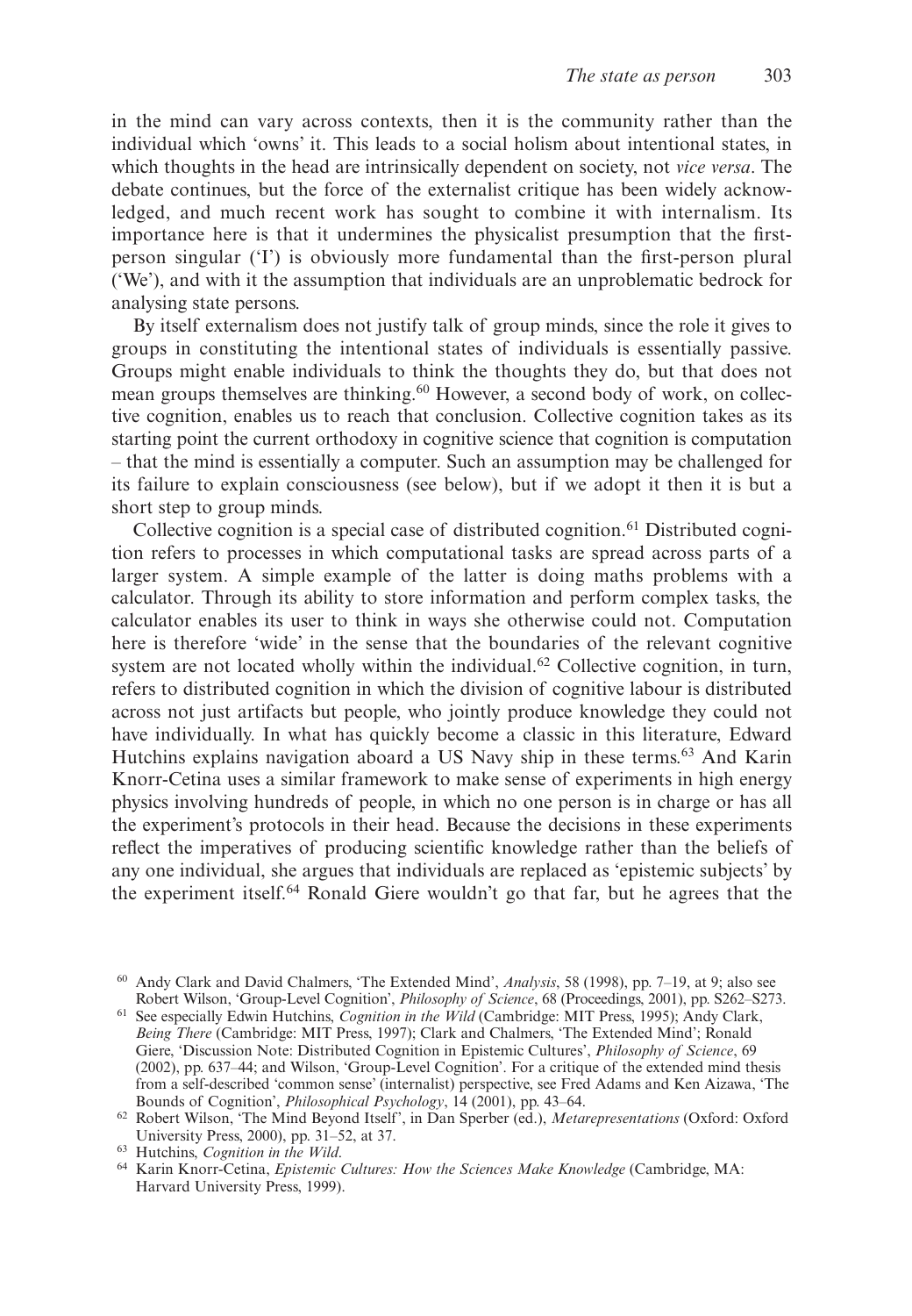cognitive system in these experiments is not reducible to its members.<sup>65</sup> Andy Clark and David Chalmers call this an 'active' rather than passive externalism, and conclude provocatively that 'certain forms of social activity might be reconceived as less akin to communication and action, and as more akin to thought.'66

States are readily described in terms of collective cognition. Although they usually have one person in charge, leaders do not know everything their states know. States are characterised by a massive division of labour internally, the structure of which enables their members to operate as a single cognitive system. Consider the case of war. Modern war is a hugely complex practice, in which individuals perform very specific and functionally differentiated tasks, and none knows all there is to know about all the tasks. Yet states know how to practise war. Of course, this practice is impossible without the thinking of individuals, but (by supervenience) it is not reducible to the latter.

So do states have 'group minds'? That depends on how one defines 'mind', but contemporary computational and functional definitions are quite compatible with group minds.67 Much of the scepticism about the idea of group minds stems from an implicit assumption that to have intentional states a system must first have a mind, understood as a brain. Deborah Tollefsen argues this gets the matter exactly backwards: having a mind is a function of having intentional states, not *vice versa*. 68 That may be debated, but if the mind is nothing but computation then it makes sense. And since we have already established that states have intentions, they must also have minds.

I have called this an 'emergence' argument because it grants considerably more ontological autonomy to group intentions than does the supervenience argument, and as such it offers a strong realism about state persons. Unfortunately, the concept of emergence lacks an agreed definition, and indeed is often used interchangeably with supervenience. In part this is because they exhibit a lot of overlap. Both approaches posit realities – in this case state persons – that cannot be reduced to smaller parts, to which different behavioural laws may apply, and that may exert downward causation on their elements.69 Thus, both accept (with Wight) the scientific realist assumption that reality is stratified into a hierarchy of levels. But where the emergence narrative goes further is with the idea that in constituting an emergent entity, the elements of a system lose some of their identity, which raises harder questions for physicalism.<sup>70</sup> Recall that in the supervenience approach, individual intentions are constituted solely at the individual level, making physical facts (brains) primitive with respect to groups. By contrast, in the emergence

<sup>65</sup> Giere, 'Discussion Note: Distributed Cognition in Epistemic Cultures'.

<sup>66</sup> Clark and Chalmers, 'The Extended Mind', p. 18.

<sup>67</sup> See, for example, D.H.M. Brooks, 'Group Minds', *Australasian Journal of Philosophy*, 64 (1986), pp. 456–70; Daniel Wegner, 'Transactive Memory: A Contemporary Analysis of the Group Mind', in B. Mullen and G. Goethals (eds.), *Theories of Group Behavior* (Berlin: Springer-Verlag, 1987), pp. 185–208; Clark and Chalmers, 'The Extended Mind'; Rodolfo Llinas, 'The Collective Mind?', in *I of the Vortex* (Cambridge: MIT Press, 2001), pp. 247–66; Wilson, 'Group-Level Cognition'; and Tollefsen, 'Collective Intentionality in the Social Sciences'.

<sup>68</sup> Tollefsen, 'Collective Intentionality in the Social Sciences', pp. 29–30.

<sup>69</sup> On downward causation see Wendt, 'Why a World State is Inevitable'.

<sup>70</sup> See Paul Humphreys, 'How Properties Emerge', *Philosophy of Science*, 64 (1997), pp. 1–17.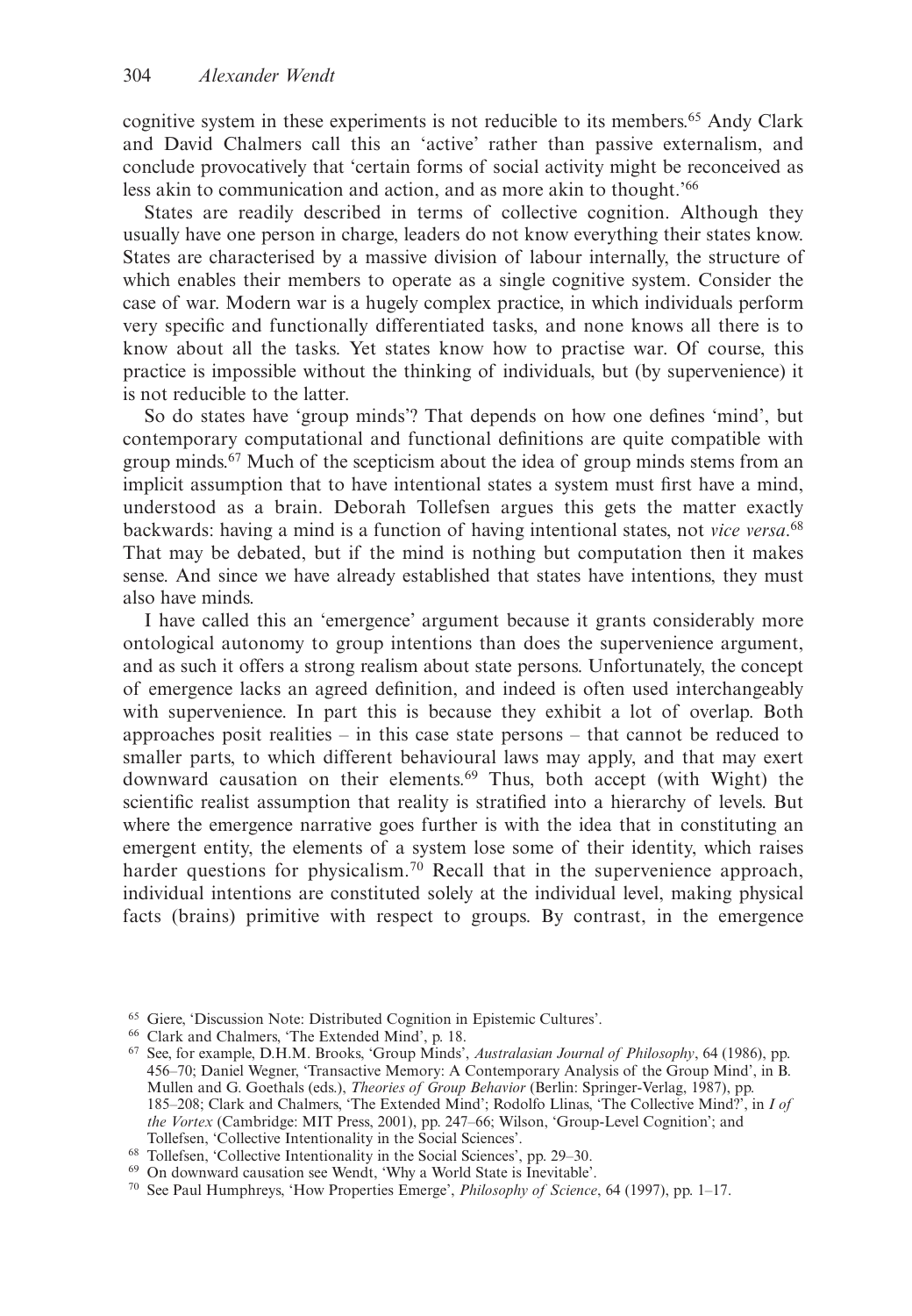approach individual intentions are constituted by the shared meanings in which they are embedded, making the relationship between individual and group intentions *mutually* constitutive rather than asymmetric. This at the very least creates considerable strain with the physicalist requirement that only physical criteria should be used to define the elementary units in our ontology, and so the jury is still out on whether physicalism and emergence are compatible in the end.<sup>71</sup>

Be that as it may, the point of this section for IR is that even if we reject the strong, emergentist variant of non-reductionism, the weak, supervenience variant alone justifies a realist view of state persons.72 Perhaps we should reject even supervenience, but we are then left with having to defend a reductionist, 'as if' approach to state persons that is highly problematic. I leave it to others to make that case.

#### **The state as organism**

If the argument of the previous section is accepted, then the main purpose of this article has been accomplished: to justify as real rather than just 'as if', the relatively thin way in which most IR scholars treat states most of the time, as intentional actors. That in turn provides an ontological basis for those IR theories in which such persons appear, and also raises normative questions about how we should balance state intentions against individual ones.<sup>73</sup> However, there are two further, thicker ways in which states might be persons, as organisms and as conscious subjects. These possibilities are independent of state intentionality, and can be rejected without damage to the latter. But they are worth exploring, because if they are true, they might suggest new ways of theorising about states that go beyond corporate intentions, such as seeing them as forms of life or as having emotions, and may raise additional normative questions as well.

Prior to the twentieth century, many of the greatest political and social theorists of the day conceived of the state as an organism, including  $-$  in different forms  $-$ Hobbes, Kant, Hegel, Spencer, and Durkheim, and in IR it played a key part in the consolidation of classical realism.74 Yet today organismic thinking about states is anathema. Despite the widespread practice of treating states as persons, and even occasional references to state 'death', modern IR scholars never treat states as

<sup>&</sup>lt;sup>71</sup> Specifically, whether emergence is compatible with anything but a complete redefinition of the physical in quantum terms. See ibid.

 $\frac{72 \text{ My}}{12 \text{ Ny}}$  personal view today is that emergence is the better approach, but I won't defend that here; in *Social Theory of International Politics* I went with supervenience.

<sup>73</sup> For a good discussion of the latter, see Klaus Dieter-Wolf, 'The New Raison d'Etat as a Problem for Democracy in World Society', *European Journal of International Relations*, 5 (1999), pp. 333–63.

<sup>74</sup> On the latter, see especially Palan and Blair, 'On the Idealist Origins of the Realist Theory of International Relations'. For overviews of the organism metaphor more generally, see Karl Mannheim, 'The History of the Concept of the State as an Organism', in *Essays on Sociology and Social Psychology* (London: Routledge and Kegan Paul, 1953), pp. 165–82; Donald Levine, 'The Organism Metaphor in Sociology', *Social Research*, 62 (1995), pp. 239–65; and Pheng Cheah, 'The Rationality of Life: On the Organismic Metaphor of the State', *Radical Philosophy*, 112 (2002), pp. 9–24.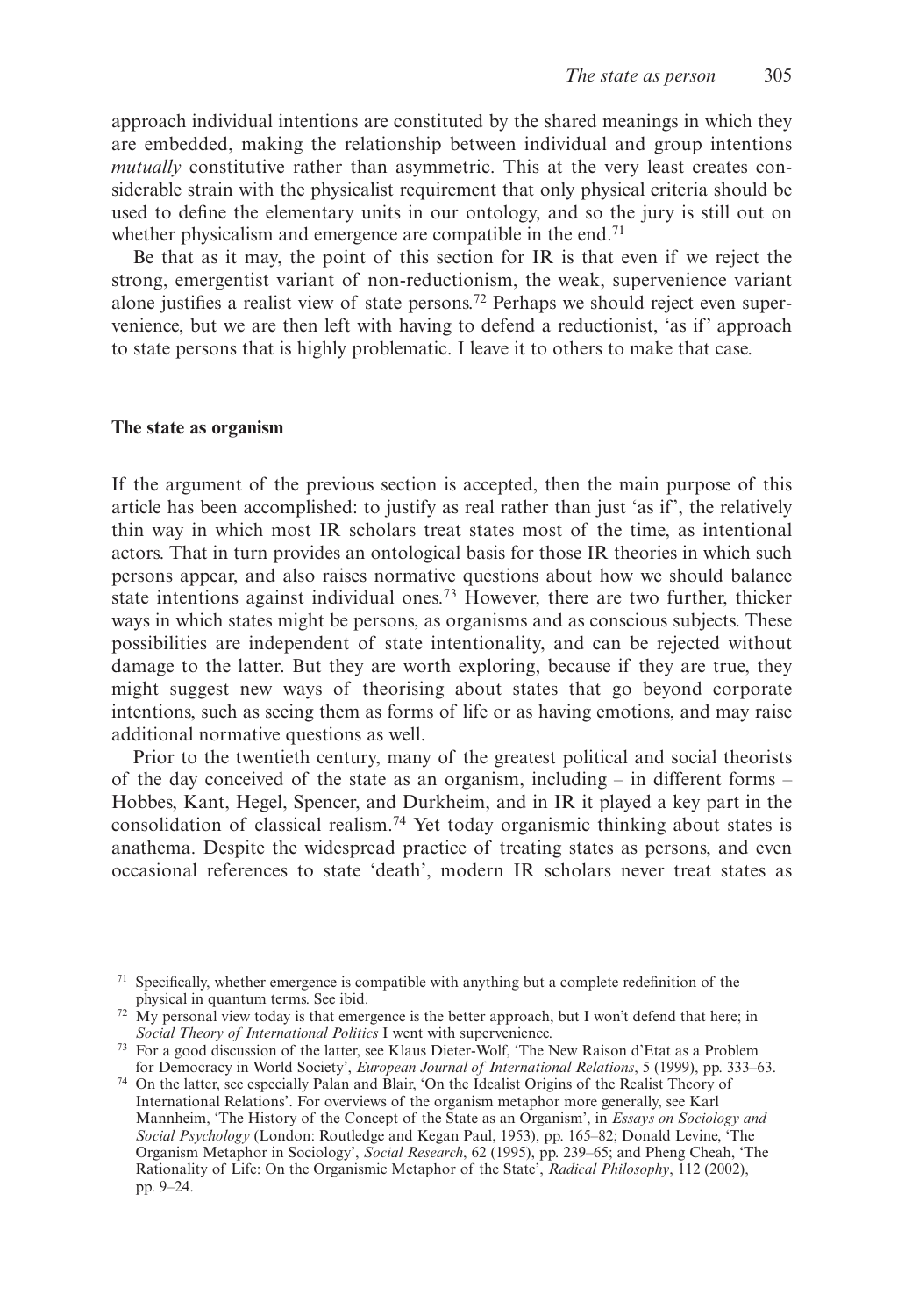organisms – and perhaps for good reason. The appropriation of organismic thinking by social conservatives and fascists has led to its association with irrationalism and authoritarianism,75 and the rise of methodological individualism in social theory has led to a view of such thinking as intrinsically metaphysical.

Whether organismic thinking about the state tends toward authoritarianism is obviously a big and important question, which I am unfortunately in no position to take up here. Suffice it to say that, as Pheng Cheah usefully reminds us, the idea of the state as an organism was originally part of the liberal, Enlightenment project, and as such it does not seem *necessarily* tied to irrationalism or authoritarian politics.76

Yet, prior to the normative question is an ontological question of whether states are organisms at all. If not, then organicist politics have no philosophical legs to stand on, and the normative question is moot. Yet, with the welcome exception of Neumann's contribution to this forum, in IR the philosophical argument against organicism is usually just assumed rather than argued.<sup>77</sup> So, since he has outed me as a 'dated Durkheimian', in this section let me take the bull by the horns and explore the possibility of an updated theory of the state as an organism. I first show that in many respects states are like organisms, but they also exhibit important differences. In response to the latter I then propose that states are superorganisms rather than organisms.

## *The state as organism*

First we need to define what we mean by an organism, or life, about which unfortunately there is no consensus among biologists. One of the most widely used definitions today is NASA's: 'life is a self-sustained chemical system capable of undergoing Darwinian evolution'.78 But this is subject to various counter-examples, some simple (mules are not capable of Darwinian evolution), others technical. Other definitions fare no better.<sup>79</sup> The problem ultimately is theoretical: we lack an adequate explanation for life, and so are reduced to trying to define it by its observable features, much as early scientists were in defining water before they knew about  $H<sub>2</sub>O<sub>80</sub>$  The issue is so muddled that most biologists have given up trying to define

<sup>78</sup> Pier Luigi Luisi, 'About Various Definitions of Life', *Origins of Life and Evolution of the Biosphere*, 28 (1998), pp. 613–22, at 617.

<sup>75</sup> See Mannheim, 'The History of the Concept of the State as an Organism', and Vincent, 'Can Groups be Persons?'.

<sup>76</sup> Cheah, 'The Rationality of Life'. On this point also see Avital Simhony, 'Idealist Organicism: Beyond Holism and Individualism', *History of Political Thought*, 12 (1991), pp. 515–35, and Brooks, 'Group Minds', at pp. 468–70.

<sup>77</sup> Iver Neumann, 'Alex Wendt is a Dated Durkheimian – Discuss', this issue.

<sup>79</sup> See Marc Lange, 'Life, "Artificial Life", and Scientific Explanation', *Philosophy of Science*, 63 (1996), pp. 225–44; Luisi, 'About Various Definitions of Life'; Kim Sterelny and Paul Griffiths, *Sex and Death: An Introduction to Philosophy of Biology* (Chicago, IL: University of Chicago Press, 1999), pp. 173–5; and Carol Cleland and Christopher Chyba, 'Defining "Life"', *Origins of Life and Evolution of the Biosphere*, 32 (2002), pp. 387–93.

<sup>80</sup> Cleland and Chyba, 'Defining "Life"', p. 391.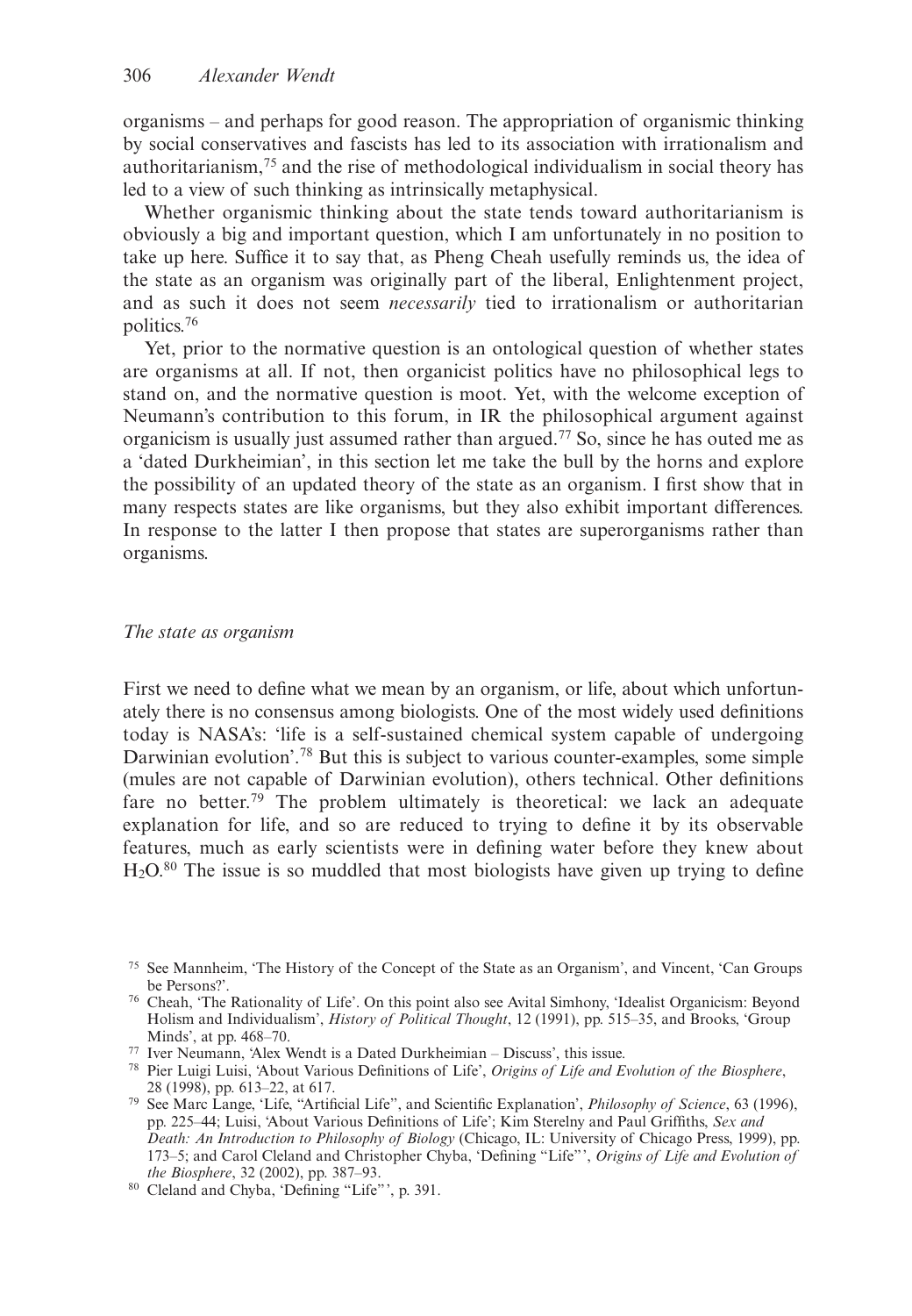life as pointless. Fortunately, however, they do have a workaday sense of their subject matter, which has produced some convergence on the features of organisms. Five stand out: individuality, organisation, homeostasis, autonomy, and genetic reproduction.81 We shall see that all but the last are shared at least in part by states.

Organisms are *individuals* in the sense of 'spatiotemporally bounded and unique' systems with 'a particular history of interactions'.82 States clearly fulfil this criterion, since each is a distinct system with its own history. But in another sense of individuality states are not like organisms, which we might call 'common life'.<sup>83</sup> The parts of an organism live and die together, and so are not individuals in their own right. The individuality of states is looser, since they are made up of people that can live on even if their state dies. True, they would lose that part of their individual identity which was dependent on recognition of their citizenship by their state, but identity 'death' seems very different to biological death. This difference comes down to the assumption of physicalism, and suggests that if states are to have organismic individuality it will have to be constituted in a non-physical way.

Organisms are *organised* in the sense of being totalities in which parts and whole are dynamically interdependent and mutually constitutive. Historically much of the concern in defining organisms was to differentiate them from machines, and it is on this dimension that a difference is particularly apparent.84 The parts of a machine are separate from the whole; the properties of a piston do not depend on a car. While the ability of a piston to do work depends on a car, there is no sense in which the car constitutes the identity of the piston itself; the constitution here is all bottomup, not top-down. By implication, a machine can be decomposed into its parts without changing their nature. In contrast, the parts of an organism are intrinsically dependent on the whole: not only their ability to do work, but their very being alive is constituted by the organism. Take a leg off a laboratory rat and by definition the leg dies; the constitution here is both bottom-up and top-down, and as such perfect decomposition into pre-existing parts is impossible.

In their organisation state persons are both like and unlike organisms. On the one hand, states and their members (citizens) are dynamically interdependent. The behaviour of citizens causally produces and reproduces states over time, and that behaviour is in turn shaped by states. And they are also mutually constitutive. A state only exists in virtue of citizens and their practices (bottom-up constitution), and the identities of those citizens and practices only exist in virtue of the state (top-down). On the other hand, unlike the parts of a biological organism, the fundamental identity of which as living depends on the whole, citizens have many identities that are not state-centric. Thus, the constitution of individuals by the state does not go all the way down, but only as far as the identities necessary to sustain the state form.

<sup>81</sup> This modifies slightly the four-dimensional conceptualisation of Kepa Ruiz-Mirazo, et al., 'Organisms and their Place in Biology', *Theory in Biosciences*, 119 (2000), pp. 209–33.

<sup>82</sup> Ruiz-Mirazo, et al., 'Organisms and their Place in Biology', p. 212.

<sup>83</sup> See H.J. McCloskey, 'The State as an Organism, as a Person, and as an End in Itself', *The Philosophical Review*, 72 (1963), pp. 306–26.

<sup>84</sup> The following draws on Ruiz-Mirazo, 'Organisms and their Place in Biology', p. 216. Also see D.C. Phillips, 'Organicism in the Late Nineteenth and Early Twentieth Centuries', *Journal of the History of Ideas*, 31 (1970), pp. 413–32.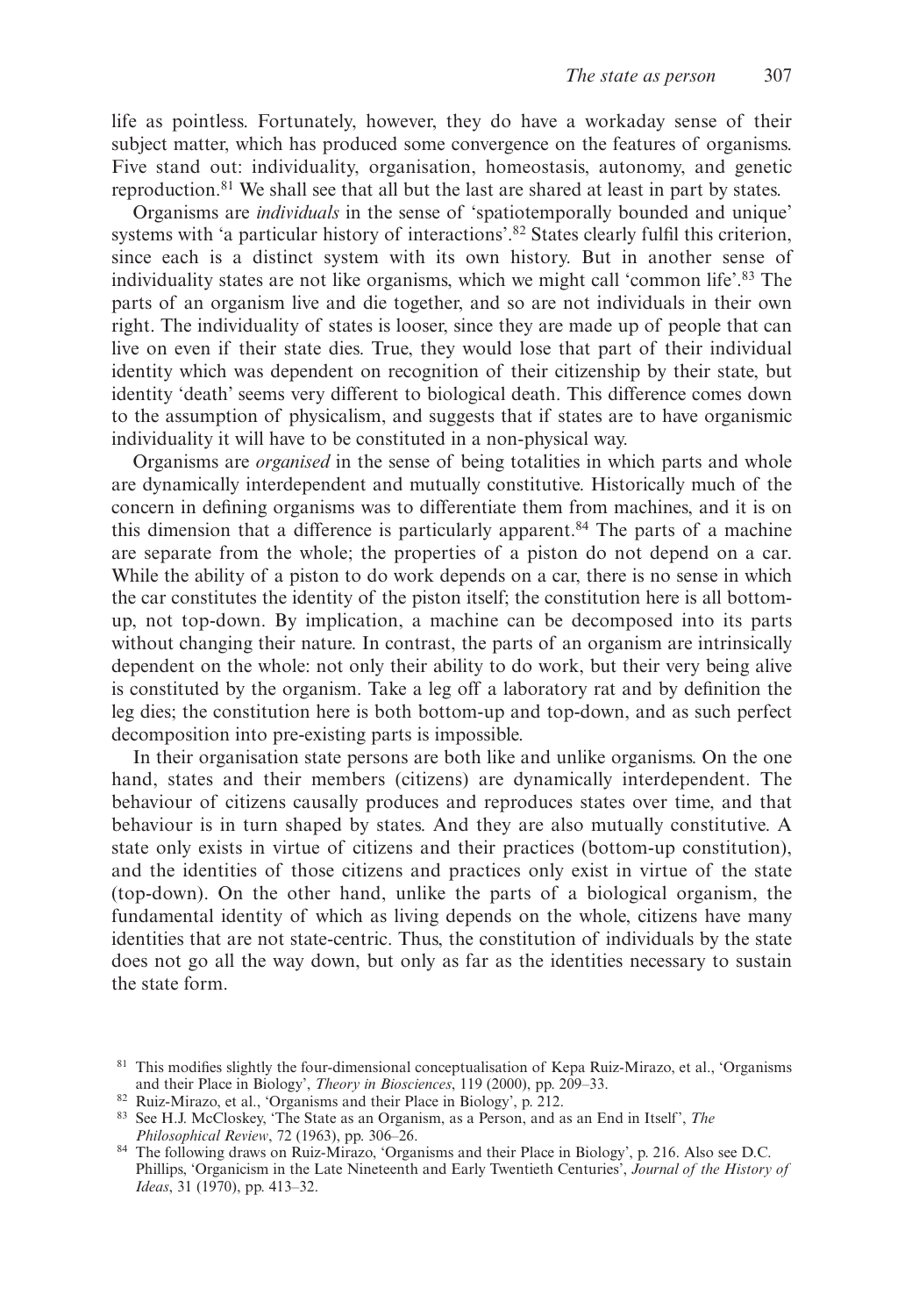Organisms are *homeostatic* in the sense that they resist the inexorable tendency toward entropy or thermodynamic decay.85 This is made possible by two things. One is a process of closure, defined as the production of an organisational boundary or 'cut' between the organism and its environment.86 Without closure organisms could not sustain their identity as individuals. The other source of homeostasis is an organism's internal structure, which channels the behaviour of its elements toward the maintenance of its boundaries. This accounts for the functional aspect of organisms, the fact that their operation seems geared toward the purpose of survival. Closure and internal structure together constitute organisms as 'autopoietic' systems, whose 'primary effect is [their] own production'.<sup>87</sup>

The homeostatic aspect of organisms describes state persons well.<sup>88</sup> States do not degrade relentlessly but actively resist entropy, often succeeding for hundreds of years. This is made possible, first, by a process of closure, of cutting a spatial and political boundary between a domestic inside and a foreign outside.89 David Campbell calls this process 'foreign policy', understood as a 'boundary producing political performance'.90 The fact that organismic thinking highlights rather than obscures processes of boundary construction suggests that Neumann is too quick to conclude that it necessarily privileges entities over relations.91 And second, states have an internal structure that channels the behaviour of their members toward the goal of state survival ('national security'). Crime is always a problem, but as long as it and other threats can be kept within tolerable limits the state will survive. Like organisms, in short, state persons are autopoietic systems.

Organisms are *autonomous* in the sense that their behaviour is determined partly independent of their environment.<sup>92</sup> This goes beyond homeostasis, in that the identity constituted by closure serves as a point of reference for the interpretation of information crossing its boundary from the environment. Information relevant to survival becomes a basis for action, and irrelevant information is ignored. In effect, therefore, organisms are engaged in the constant production of subjective meanings out of objective contexts.93 These meanings do not originate wholly within organisms,

<sup>86</sup> See Varela, 'Patterns of Life', pp. 73–7, and Ruiz-Mirazo, et al., 'Organisms and their Place in Biology', p. 217, for what follows. For a comprehensive overview of closure dynamics in a variety of domains see Jerry Chandler and Gertrudis Van de Vijver (eds.), 'Closure: Emergent Organizations and Their Dynamics', *Annals of the New York Academy of Sciences*, 901 (2000), 1–349.

<sup>93</sup> Hence the growing literature on 'biosemiotics'; for a good introduction see Jesper Hoffmeyer, *Signs of Meaning in the Universe* (Bloomington, IN: Indiana University Press, 1996).

<sup>85</sup> Erwin Schrödinger, *What is Life?* (Cambridge: Cambridge University Press, 1967 [1944]), p. 70.

<sup>87</sup> Varela, 'Patterns of Life', p. 73.

<sup>88</sup> And perhaps other social systems; on autopoiesis as a basis for a 'new organicism' about society in general see Michael Hutter, 'Organism as a Metaphor in German Economic Thought', in Philip Mirowski (ed.), *Natural Images in Economic Thought* (Cambridge: Cambridge University Press, 1994), pp. 289–321. Cf. Mathias Albert, 'Observing World Politics: Luhmann's Systems Theory of Society and International Relations', *Millennium*, 28 (1999), pp. 239–265.

<sup>89</sup> R.B.J. Walker, *Inside/Outside: International Relations as Political Theory* (Cambridge: Cambridge University Press, 1993).

<sup>90</sup> David Campbell, *Writing Security: United States Foreign Policy and the Politics of Identity* (Minneapolis, MN: University of Minnesota Press, 1992), p. 69. Also see Patrick Jackson and Daniel Nexon, 'Relations before States: Substance, Process, and the Study of World Politics', *European Journal of International Relations*, 5:3 (1999), pp. 291–332.

<sup>91</sup> Neumann, 'Alex Wendt is a Dated Durkheimian', this issue.

<sup>92</sup> See Varela, 'Patterns of Life', and Ruiz-Mirazo, et al., 'Organisms and their Place in Biology'.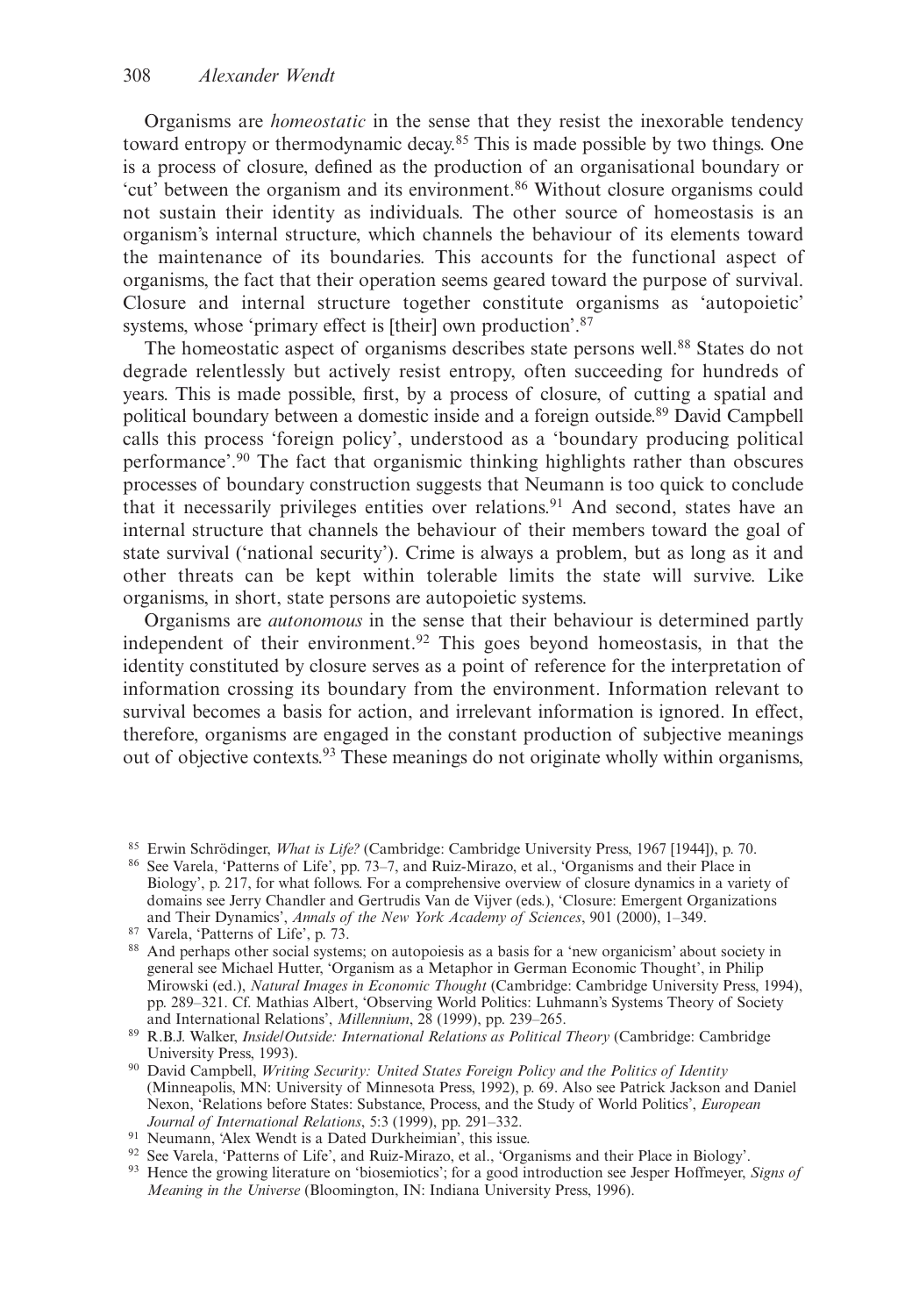since they are prompted by information from outside. But what organisms make of this information depends on their identity, and as such is not wholly determined by the environment either.

States are clearly autonomous in this sense. Huge amounts of information cross their boundaries every day, most of which is deemed meaningless to their functioning. Even information that an objective observer might think is relevant to their security must be 'securitized', or made meaningful to national security, before it will be acted upon.94 Again, this is not to say that information outside the state has no influence on meanings inside, but only that the latter cannot be reduced to the former.

The last characteristic feature of organisms, genetic reproduction, is where a difference from states is clearest. Genetic reproduction involves the creation of a new organism through the direct transmission of genetic information from two existing ones. States obviously do not reproduce in this way, and indeed, Kepa Ruiz-Mirazo and her co-authors use this feature specifically to distinguish organisms 'from other forms of collective organization, like colonies and societies, which may also show autonomous behaviour.'95 This is not to say that states don't 'replicate'. As John Meyer and others have shown, what was at first a European organisational form has become universal, with states everywhere increasingly subject to global templates for their organisation.<sup>96</sup> But this replication is more like cloning than genetic reproduction.

In sum, with organisms states share substantial individuality, organisation, homeostasis, and autonomy, but they are also different in two key respects: states are composed of autonomous individuals, and they do not engage in genetic reproduction. Thus, in a strict sense states are not organisms. This might lead us to conclude that a realist view of states as persons should not be pushed this far. On the other hand, the many ways in which states *are* like organisms are intriguing, and given their potential explanatory and normative implications it is worth exploring them further. We can do that by conceptualising states as superorganisms instead.

#### *The state as superorganism*

A superorganism is 'a collection of single creatures that together possess the functional organization implicit in the formal definition of organism'.97 The standard examples of superorganisms are colonies of social insects like ants, termites, and some species of bees and wasps, but the concept has lately been applied to human

<sup>94</sup> See Barry Buzan, Ole Waever, and Jaap de Wilde, 'Security Analysis: Conceptual Apparatus', in their *Security: A New Framework for Analysis* (Boulder, CO: Lynne Rienner, 1998), pp. 21–47.

<sup>95</sup> Ruiz-Mirazo, et al., 'Organisms and their Place in Biology', p. 219.

<sup>96</sup> John Meyer, et al., 'World Society and the Nation State', *American Journal of Sociology*, 103 (1997), pp. 144–81.

<sup>97</sup> David Sloan Wilson and Elliott Sober, 'Reviving the Superorganism', *Journal of Theoretical Biology*, 136 (1989), pp. 337–56, at 341.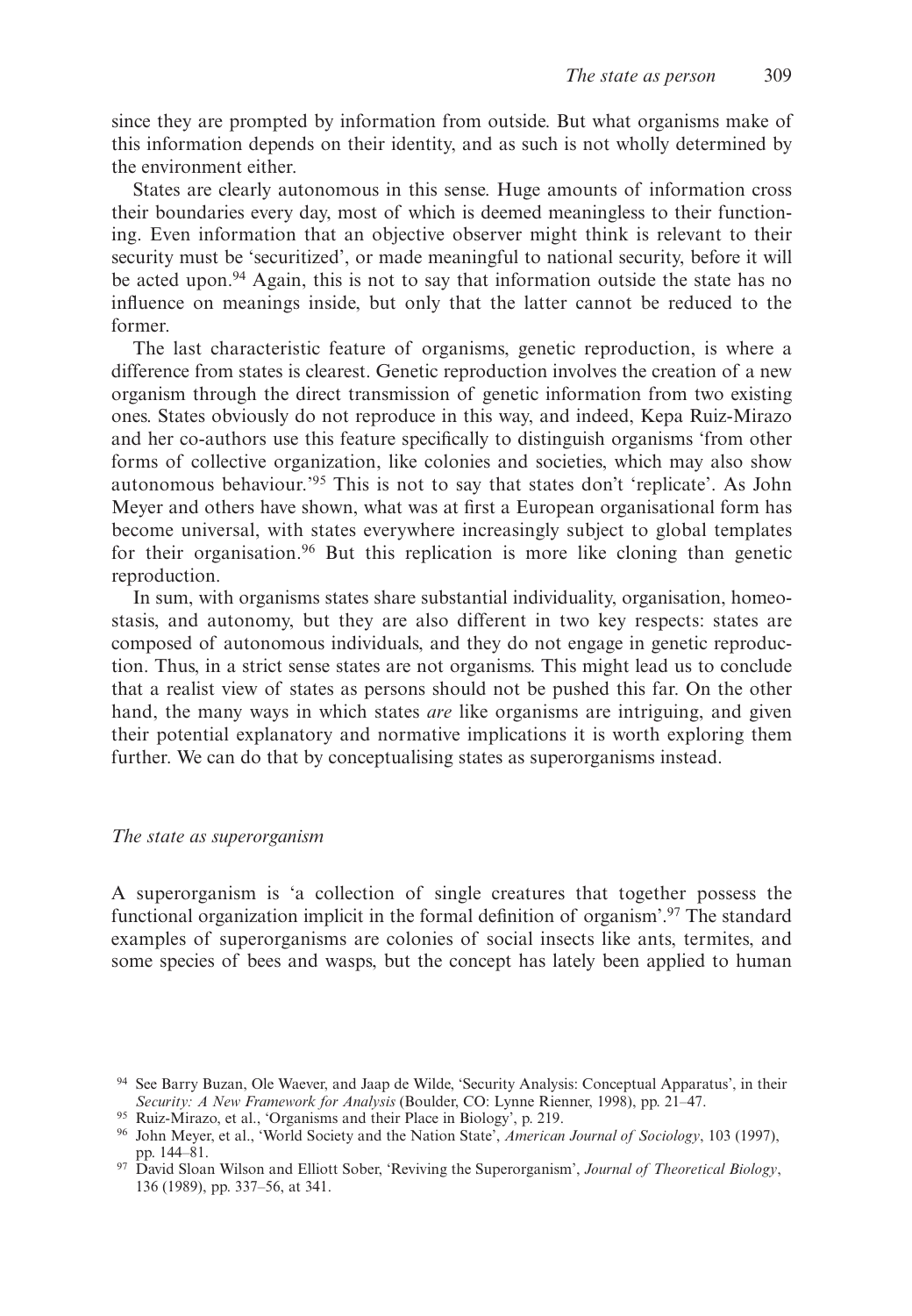groups as well.98 Superorganisms differ from organisms in both of the ways states do: they are made up of individuals who do not immediately die if the collective is destroyed, and they do not engage in genetic reproduction (at least in any straightforward sense). In every other respect, however, superorganisms are like organisms: they are individuals with their own spatiotemporal specificity; they are organised into mutually constitutive part-whole relationships; they are homeostatic systems; and they exhibit some autonomy from the environment.<sup>99</sup>

Something like the concept of a superorganism has been around for centuries, but the consolidation of the neo-Darwinian synthesis in the mid-twentieth century seemed to offer decisive reasons for rejecting it. The problem is that superorganisms require natural selection to operate at the level of groups, which critics have argued is precluded by evolutionary theory. Genes are the unit of selection, and only organisms carry genes. For group selection to work individuals must sometimes be willing to sacrifice their own chances to reproduce in favour of the group. Even if the occasional altruist is so inclined, they will tend to get selected out of the system, eventually only leaving individuals with 'selfish genes'.<sup>100</sup>

Notwithstanding this problem, within evolutionary theory there has lately been a revival of the idea of group selection, such that although it remains controversial, it can at least receive serious treatment in mainstream texts in the philosophy of biology.101 Much of this interest stems from the fact of altruism in nature and human society in particular. The continued presence of altruism is an anomaly for the reductionist version of natural selection, according to which it should be driven out of the system. But the new interest in group selection also reflects a conceptual problem in the very idea of individual-level selection, which is that organisms themselves are constituted by groups of genes which are selected, *via* their hosts, *as* groups! This calls into question the unproblematic status of individual organisms in evolutionary theory, and also raises the question, if genes can be subject to group selection, then why can't individuals?

<sup>98</sup> On insect colonies see Wilson and Sober, 'Reviving the Superorganism'; Robin Moritz and Edward Southwick, *Bees as Superorganisms* (Berlin: Springer-Verlag, 1992); and Thomas Seeley, 'Decision Making in Superorganisms', in G. Gigerenzer and R. Selten (eds.), *Bounded Rationality* (Cambridge, MA: MIT Press, 2001), pp. 249–61. On human groups as superorganisms see Karin Knorr-Cetina, 'How Superorganisms Change', *Social Studies of Science*, 25 (1995), pp. 119–47 (experiments in highenergy physics); Peter Richerson and Robert Boyd, 'Complex Societies', *Human Nature*, 10 (1999), pp. 253–89 (WWII armies); David Sloan Wilson, *Darwin's Cathedral* (Chicago, IL: University of Chicago Press, 2002) (religious groups); and for a more sceptical view, Sandra Mitchell, 'The Superorganism Metaphor: Then and Now', in Sabine Maasen, et al. (eds.), *Biology as Society, Society as Biology* (Dordrecht: Kluwer, 1995), pp. 231–47.

<sup>99</sup> In *Bees as Superorganisms*, Moritz and Southwick (pp. 5–6) offer an interestingly different list of superorganism attributes, more directly like states: usually 'sessile' (fixed in one place), homeostatic, well-armed, and containing large numbers of colony members.

<sup>100</sup> See Richard Dawkins, *The Selfish Gene* (Oxford: Oxford University Press, 1976). The classic critique of group selection is by G.C. Williams, *Adaptation and Natural Selection* (Princeton, NJ: Princeton University Press, 1966).

<sup>101</sup> For example, Sterelny and Griffiths, *Sex and Death*. Much of the revival of group selection is due to David Sloan Wilson and Elliott Sober; for a good overview of the controversy see their, 'Reintroducing Group Selection to the Human Behavioral Sciences', *Behavioral and Brain Sciences*, 17 (1994), pp. 585–608, and the following open peer commentary. The full statement of their theory is, *Unto Others: The Evolution and Psychology of Unselfish Behavior* (Cambridge, MA: Harvard University Press, 1998).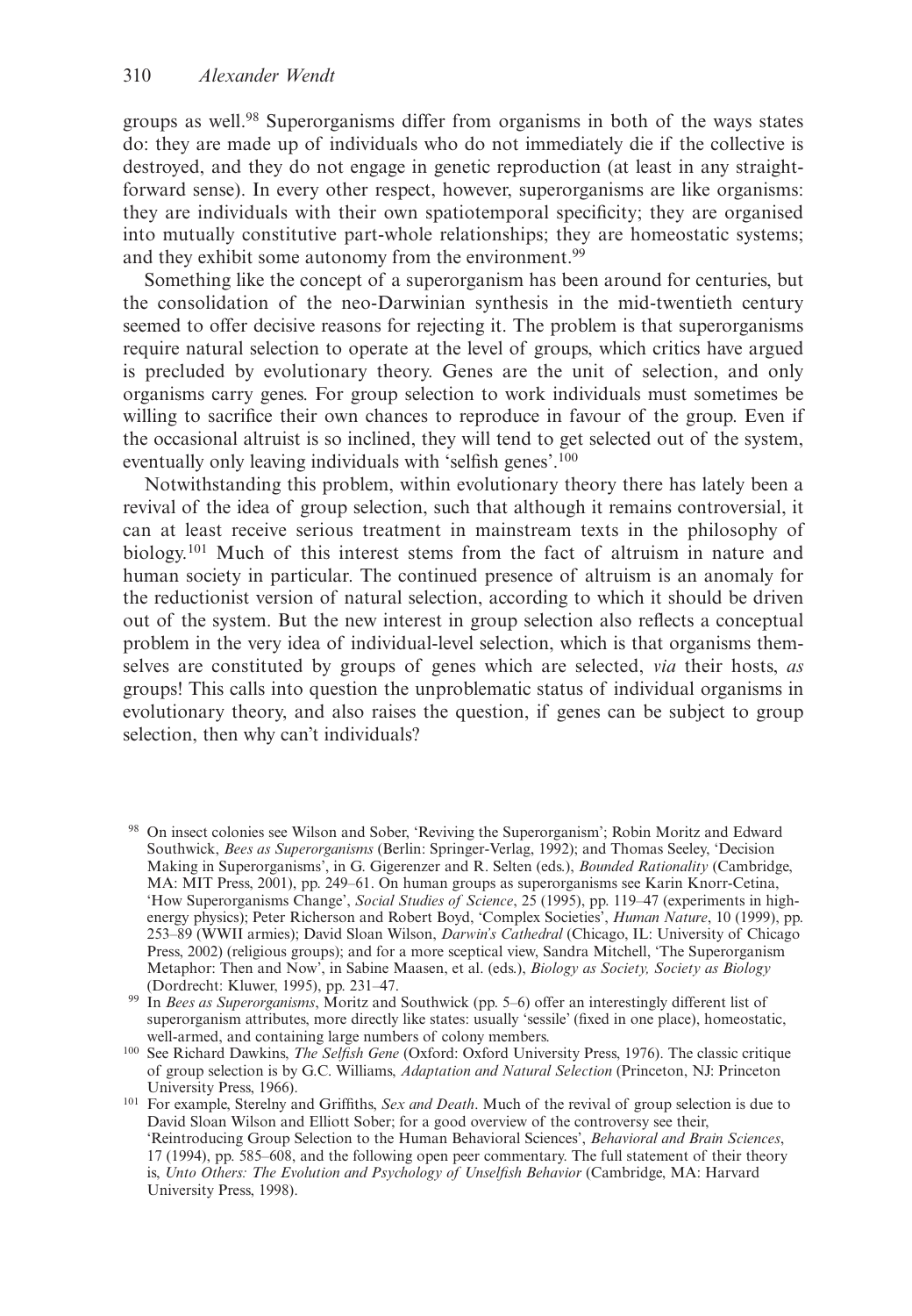Not all groups are superorganisms, and so the fact that states are groups does not in itself mean they qualify. The key question is the relative weight of selection pressures within and between groups. Group selection depends on competition within groups being sufficiently suppressed for the group to survive. We see this within individuals, where competition among genes is subordinated to the needs of the organism; indeed, when it breaks down, as in auto-immune diseases, the result may be fatal for the gene 'group'. Suppression of individual competition is also apparent in insect colonies, where many individuals are born sterile and thus incapable of competing to pass on their genes at all.

Group selection fortunately has not gone to that extreme in human societies, and indeed the fear that it could be used to justify the suppression of human rights has made this argument politically problematic. Yet, as an empirical phenomenon the existence of group selection at the level of states seems indisputable. At the domestic level there are numerous ways in which competition among individuals is subordinated to the needs of the state (think of law enforcement and care for the sick and elderly). And in IR there is the striking example of war, in which men and women in the prime of their reproductive years sacrifice themselves in droves in the name of the national interest.102 Political realists have long seen war as a mechanism of natural selection for groups,103 from which conceptualising states as superorganisms seems to be a natural inference.

One important question remains, however, which brings us back to the issue of physicalism. What makes superorganisms individuals, in the sense of having a spatiotemporal identity, and thus potentially being persons? In the case of organisms the answer is physical, the skin. But this criterion won't work for superorganisms, since they are composed of physically separate beings. Picking up the discussion of group minds above, instead of a physical criterion we might use *thought* to define superorganism identity, constituting what Hegel called a 'thought organism' or *Geistesorganismus*. 104 The idea here is that it is the participation of individuals in a collective thought process (in this case, in a 'narrative of state'), whose boundaries are instantiated by the practices that produce and reproduce that process, which enables superorganisms to survive. It has been widely argued that collective thought constitutes insect colonies, which exhibit 'swarm intelligence'.<sup>105</sup> If even a beehive can be a superorganism by virtue of collective thought, then presumably so can a state.

## **The state as collective consciousness**

Individual persons are not only intentional organisms, but conscious ones. We have subjectivity, experiencing the world from a first-person perspective, such that there is 'something it is like' to be us. This is more than just being intentional or an

<sup>102</sup> See Doyne Dawson, 'Evolutionary Theory and Group Selection: The Question of Warfare', *History and Theory*, 38 (1999), pp. 79–100, and Richerson and Boyd, 'Complex Societies'.

<sup>103</sup> See Bradley Thayer, 'Bringing in Darwin: Evolutionary Theory, Realism, and International Politics', *International Security*, 25 (2000), pp. 124–51; cf. Hendrik Spruyt, *The Sovereign State and its Competitors* (Princeton, NJ: Princeton University Press, 1994).

<sup>&</sup>lt;sup>104</sup> Hutter, 'Organism as a Metaphor in German Economic Thought', p. 293.

<sup>105</sup> See Eric Bonabeau, Marco Dorigo, and Guy Theraulaz, *Swarm Intelligence: From Natural to Artificial Systems* (Oxford: Oxford University Press, 1999), and Seeley, 'Decision Making in Superorganisms'.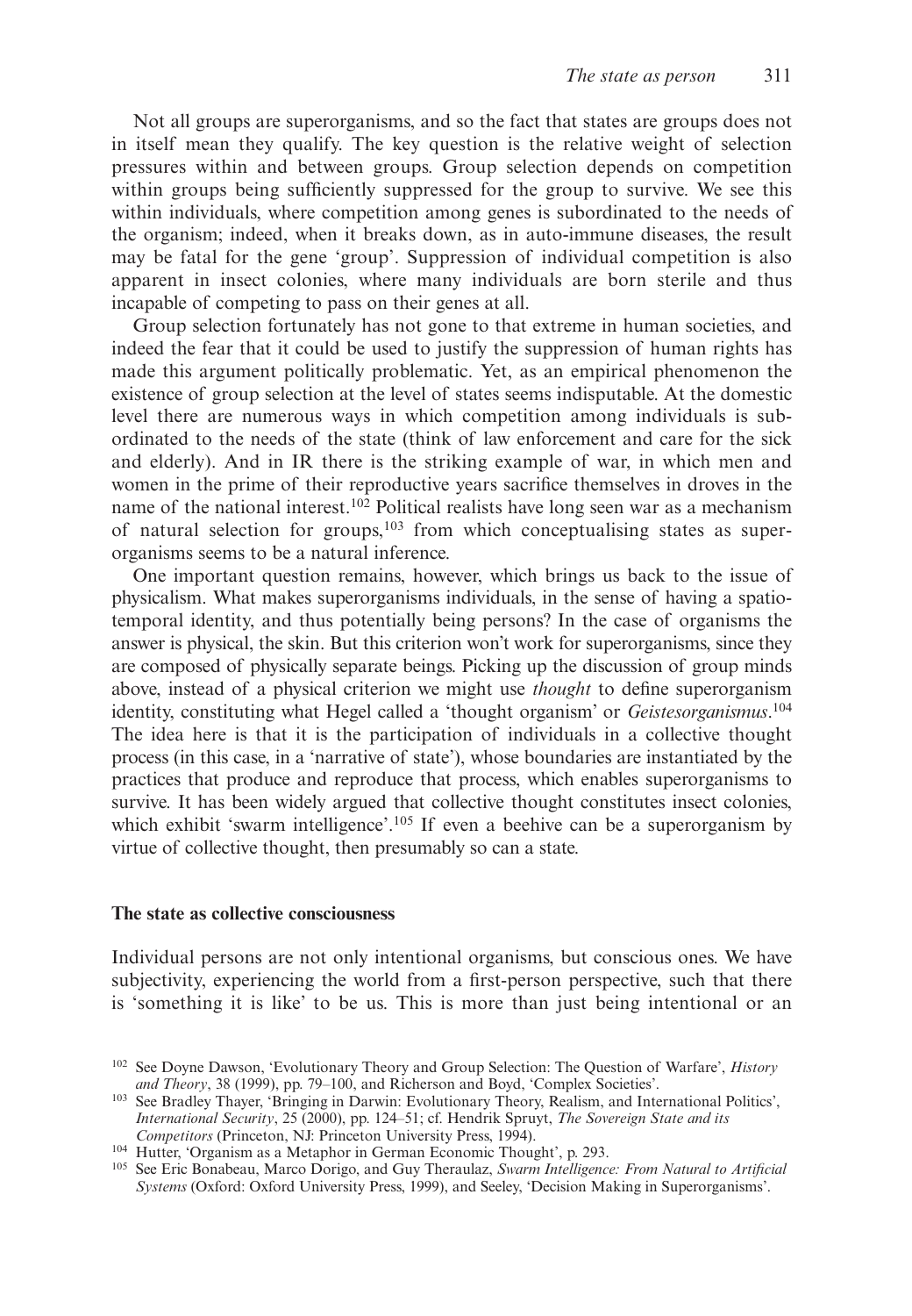organism, which as currently understood do not imply consciousness. Yet intuitively consciousness seems essential to being a person, since without it we wouldn't know what it was like to *be* a person, which we do in fact know. Without consciousness we would be either machines or 'zombies', which philosophers define as organisms identical to ourselves but lacking subjective experience.106 If we want to explore all the ways in which states might be persons, therefore, we need to ask whether they might have 'collective' consciousness. Is there something it is like, in short, to be a state?

Trying to make sense of collective consciousness is made harder by the fact that we do not understand even individual consciousness. As individuals we know we have subjective experience by, well, subjective experience. But after three centuries of hard work on the mind/body problem, science still has no explanation for this important fact. What David Chalmers has called the 'hard problem' of consciousness is both ontological and epistemological.107 Ontologically, the problem is for physicalism: it is difficult to see how phenomenological states could ever be explained by purely physical ones, no matter how complex the latter. If mind is reducible to body then why is it necessary at all? And if it is not necessary, then it would seem to have low survival value, and thus not be clear how it could evolve through natural selection. Given physicalism, it seems we *should* be zombies. Epistemologically, the problem is for the objective, third-person perspective of modern science, between which there seems to be an irreducible 'explanatory gap' with the subjective, firstperson perspective of conscious beings.108 Hard problems indeed, which have led recently to the emergence of virtually a new discipline, 'consciousness studies'.109

In contrast to consciousness at the individual level, however, which we at least know we have even if we don't know why, it is not clear that states even have it. True, IR scholars often refer to states as 'subjects', but we mean by this other things, like intentionality, performativity, or positions in a social structure – not that states literally have subjective experiences. A manifestation of this reluctance to attribute collective consciousness to states is the almost complete absence in IR theory of the emotions as objects of analysis; IR is overwhelmingly cognitivist in its view of states.110 But at least in this respect IR scholars are in good company. Contemporary philosophical defenders of group intentions and even group minds make a point of emphasising that they are not saying that groups have consciousness.111 Even Durkheim, who for a time embraced the idea, said that collective consciousness was 'of a different nature from . . . individual consciousness', and did not involve a capacity for feeling.112

<sup>106</sup> On the question of zombies in the philosophy of consciousness see Chalmers, *The Conscious Mind*. <sup>107</sup> Ibid.

<sup>108</sup> Joseph Levine, *Purple Haze: The Puzzle of Consciousness* (Oxford: Oxford University Press, 2001). Also see Matthew Ratcliffe, 'Husserl and Nagel on Subjectivity and the Limits of Physical Objectivity', *Continental Philosophy Review*, 35 (2002), pp. 353–77.

<sup>109</sup> Chalmers and the *Journal of Consciousness Studies* are good places to start.

<sup>110</sup> For exceptions see Neta Crawford, 'The Passion of World Politics'. *International Security*, 24 (2000), pp. 116–56, and Thomas Scheff, *Bloody Revenge: Emotions, Nationalism, and War* (Boulder, CO: Westview Press, 1994). Neither, however, argues that states themselves have emotions.

<sup>111</sup> See McCloskey, 'The State as an Organism', p. 319; Roger Scruton, 'Corporate Persons', *Proceedings of the Aristotelian Society*, 63 (1989), pp. 239–266, at 249; Wilson, 'Group Level Cognition', p. 271; Giere, 'Distributed Cognition in Epistemic Cultures', p. 642; and Tollefsen, 'Collective Intentionality in the Social Sciences', p. 44.

<sup>112</sup> Quoted in John Greenwood, 'Social Facts, Social Groups and Social Explanation', *Nous*, 37 (2003), pp. 93–112, at 106. Also see Denes Nemedi, 'Collective Consciousness, Morphology, and Collective Representations', *Sociological Perspectives*, 38 (1995), pp. 41–56.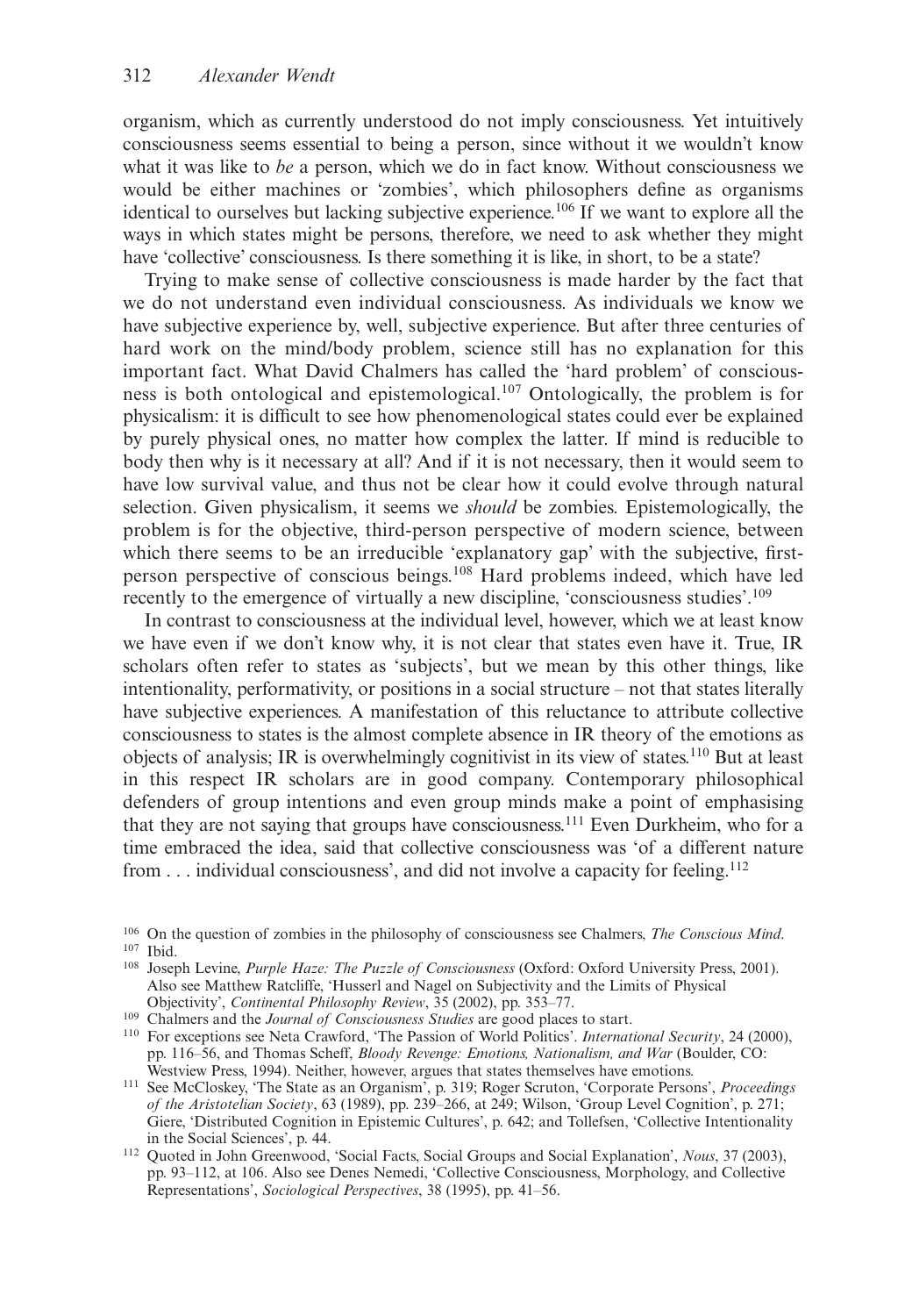Notwithstanding this almost universal scepticism in IR theory, however, in both academic and lay discourse we often refer casually to states 'as if' they have emotions and are therefore conscious. States are routinely characterised as angry, greedy, guilty, humiliated, and so on  $-$  all conditions that, in individuals at least, are associated with subjective experience. Think of the central role that the concept of 'fear' plays in IR scholarship. Is the fear that states experience (*sic*) in the security dilemma purely cognitive, with no irreducible emotional content whatsoever, and if so, is that really *fear*? Certainly at the individual level one would hesitate to say so. But perhaps for states, fear is indeed merely a useful fiction to describe the aggregate emotional states of individuals. That would make states either machines or zombies, and mark a clear limit to a realist view of state personhood.

Before we dismiss the possibility that states have collective consciousness, however, there are at least three reasons to consider the argument. First, there is the realist question of why our everyday discourse of state emotions is so useful, both in understanding and justifying foreign policy practices, if not because it refers to something real. Second, consciousness is thought by some to be a feature of all organisms, even if not the discursive, self-conscious kind of consciousness had by human beings.<sup>113</sup> Now, strictly speaking states are not organisms but superorganisms, so perhaps this point does not apply. But given the many similarities between organisms and superorganisms, and how little we know about consciousness, who can say, *a priori*, that there is 'nothing that it's like' to be a state? Finally, having consciousness might matter normatively for states. As individuals we value our consciousness a great deal, both for its own sake and because it is associated with self-determination.<sup>114</sup> One might even say that consciousness is what makes life worth living, and thus is absolutely essential to our understanding of persons. As such, if our theory of the state as person does not recognise the existence of collective consciousness, then in the end what kind of person is the state, really? An impoverished and truncated one it would seem, an 'artificial' person without intrinsic value. If, on the other hand, the state were even in this respect a 'natural' person, then it might have more normative standing.

In trying to make a case for a realist view of collective consciousness a good place to start is with Erik Ringmar's discussion of state subjectivity.115 Drawing on a wellestablished social theoretical tradition, Ringmar argues that even in individuals, subjectivity is a function of narratives, of stories that constitute our diverse experiences as those of a coherent Self. Importantly, on this view the Self is nothing more than a narrative; there is no entity or 'homunculus' hiding inside us to which the narrative refers. As Ringmar shows, this view of subjectivity is quite applicable to states. States are constituted by narratives of 'We' as opposed to 'Them', which define individuals as members of collective identities that are not reducible to individuals. Such narratives constitute collective memories, through which individuals

<sup>113</sup> See Hans Jonas, *The Phenomenon of Life: Toward a Philosophical Biology* (Evanston: Northwestern University Press, 1966/2001).

<sup>114</sup> See Charles Siewert, *The Significance of Consciousness* (Princeton, NJ: Princeton University Press, 1998). As he points out (pp. 328–9), given the choice most of us would probably not choose to be zombified.

<sup>115</sup> Ringmar, 'On the Ontological Status of the State'.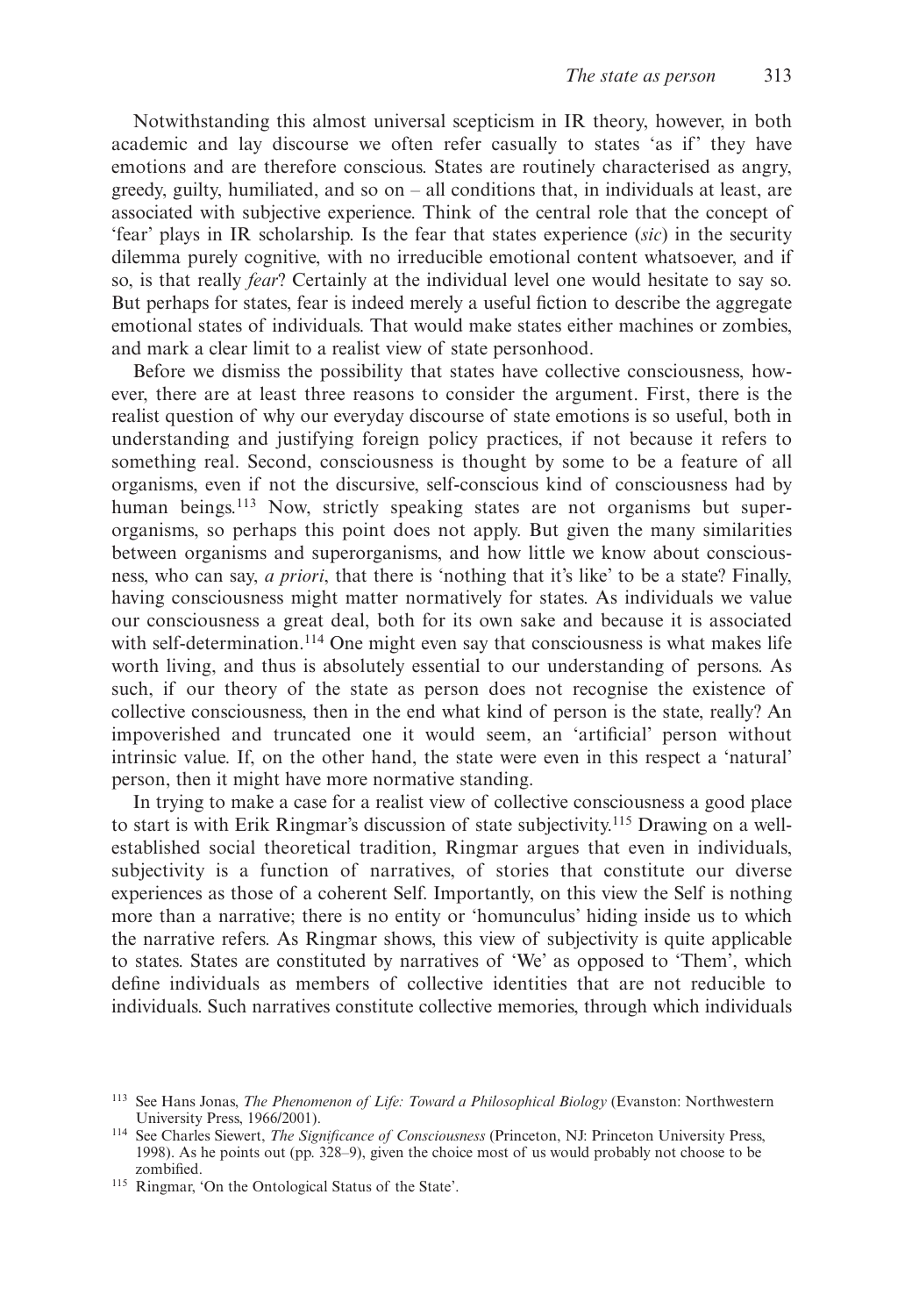can share the 'experiences' of their group.116 Todd Hall, in turn, shows how this approach might be used to make sense of attributions of emotions (in his case anger) to states.117 In a process analogous to securitisation, Hall argues that states get 'angerized' through speech acts that violate the collective ego identity implicit within their narratives.

The narrative theory of state subjectivity offers a promising starting point for thinking about collective consciousness, but it faces an important, physicalist, limit. At the individual level subjectivity is more than just a narrative  $-$  it is also the *experience* of a narrative. Narratives *per se* are not conscious; after all, zombies could have narratives too. If consciousness were nothing but a narrative, then no animal other than human beings could have it, which seems counter-intuitive. How then is the experience of a narrative possible? We don't yet know, but physicalists would point to the physical constitution of organisms. However, states are at most superorganisms, not organisms. Since superorganisms are not constituted physically but by thought, they would need a non-physical substrate for their consciousness, which the narrative theory of subjectivity does not provide. The significance of this limit becomes apparent in Hall's argument, according to which the actual experiencing of state anger is done by individuals. Those experiences are made possible by the narrative of the state, but ultimately they are distributed among its members. This is unlike individual experience, which is generally unitary. In short, if physicalism is true, then it seems that states cannot be persons in the full, conscious sense. At most they have an *ersatz* subjectivity, in which individuals experience a state's emotions on its behalf. There is certainly much interesting work to be done even with this distributed approach to state emotions, $118$  but it is not likely to justify a realist view of state consciousness.

Instead, to ground such a view we would need to challenge physicalism more directly. That is less quixotic that it may seem, since physicalism cannot even explain individual consciousness. Of particular interest here is a recent revival of panpsychist ontologies, which hold that consciousness is not reducible to physical properties, but in some sense goes 'all the way down' in nature.119 Intuitively this seems a more promising foundation for realism about collective consciousness than physicalism, but it would obviously require a more extensive discussion than is possible here.120

<sup>116</sup> See, for example, James Booth, 'Communities of Memory: On Identity, Memory, and Debt', *American Political Science Review*, 93 (1999), pp. 249–63.

<sup>117</sup> Todd Hall, 'Getting Emotional: Towards a Theory of Emotions for International Relations', MA thesis (University of Chicago, 2003).

<sup>118</sup> For further discussion see Gilbert, *Sociality and Responsibility*; Kenwyn Smith and Stuart Crandell, 'Exploring Collective Emotion', *American Behavioral Scientist*, 27 (1984), pp. 813–28; Scheff, *Bloody Revenge*; and Jocelyn Pixley, 'Finance Organizations, Decisions, and Emotions', *British Journal of Sociology*, 53 (2002), pp. 41–65.

<sup>119</sup> See, for example, Chalmers, *The Conscious Mind*; David Ray Griffin, *Unsnarling the World-Knot* (Berkeley, CA: University of California Press, 1998); Shimon Malin, *Nature Loves to Hide* (Oxford: Oxford University Press, 2001); Christian de Quincey, *Radical Nature* (Montpelier, VT: Invisible Cities Press, 2002); and David Skrbina, 'Panpsychism as an Underlying Theme in Western Philosophy', *Journal of Consciousness Studies*, 10 (2003), pp. 4–46.

<sup>120</sup> See Wendt, *Quantum Mind and Social Science*.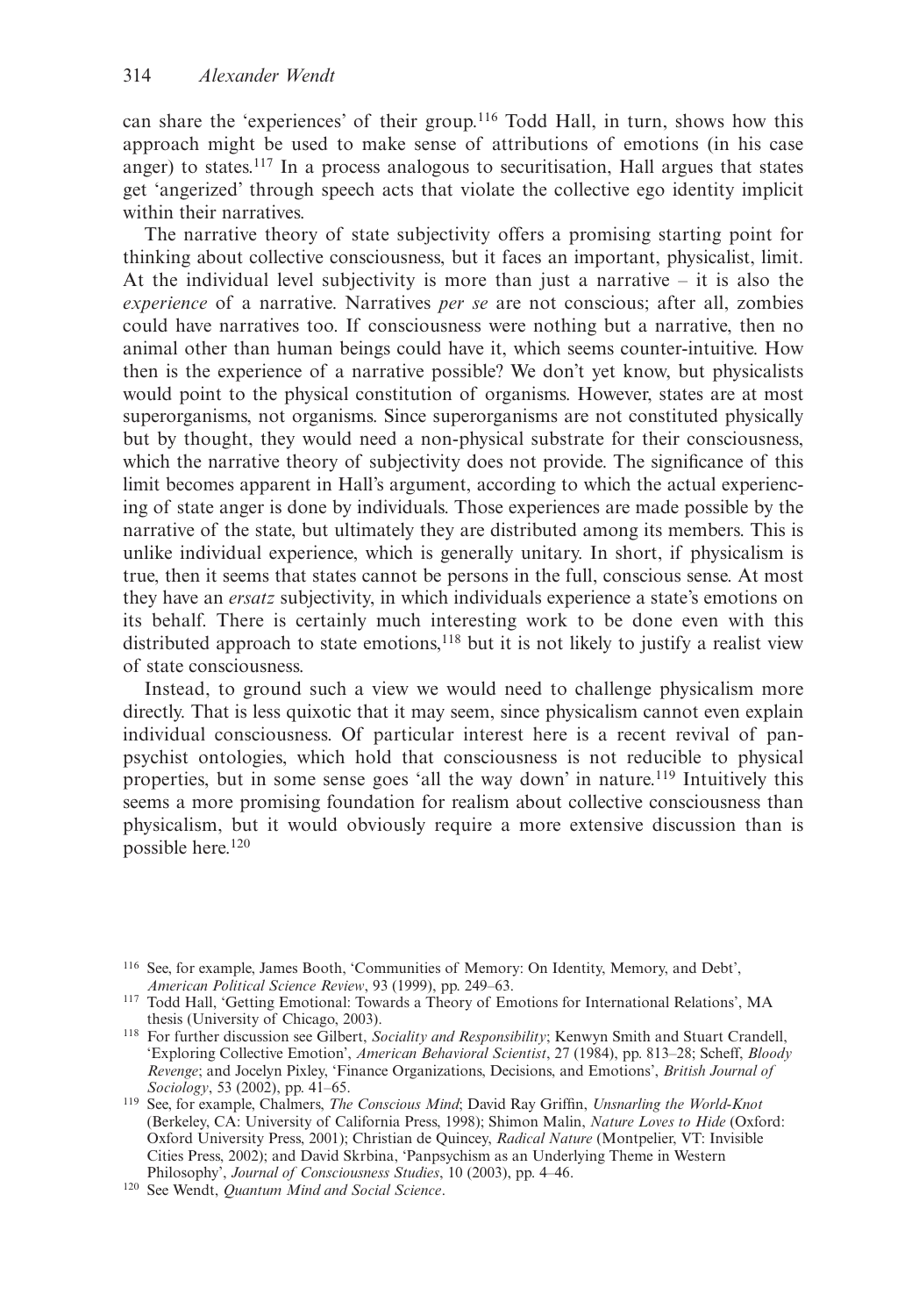#### **Conclusion**

Despite the importance and pervasiveness of state persons in contemporary world politics, the nature of their personhood has been almost completely neglected by IR scholars. In this article I have addressed only one piece of this puzzle, limiting myself to states' psychological rather than legal or moral personhood, and to how this personhood is constituted from the inside, rather than the outside. Thus, even with the other contributions to this forum, vast areas of this territory remain unexplored.

The neglect of state personhood in IR scholarship seems to stem from a widespread scepticism, and even hostility, toward the realist notion that state persons could be real. The scepticism is both philosophical and political. Philosophically, the physicalist ontology of modern science assumes that reality is made of purely physical stuff, and since states are not physical systems it seems to follow that, of course, they are not real. States are at most 'as if' persons, conceptual fictions we find useful in making sense of the world. Politically, realism about state persons seems to lead down the road toward fascism and collectivism, which have appropriated it in the past. In resisting such dangers physicalism is an important philosophical resource, since it seems to confirm the reductionist, liberal view that in the end only individuals are real. By taking physicalism for granted, therefore, we protect ourselves against both metaphysical superstitions and illiberal politics. Given these verities, there seems no need to raise the question of state personhood; best to let sleeping dogs lie.

Yet, notwithstanding its reductionist connotations, as we have seen physicalism may not lead to an anti-realist view of state persons. *Via* the doctrines of supervenience and emergence, many contemporary philosophers have tried to reconcile a non-reductive physicalism with a realist view of groups as intentional actors. Since this is the primary way in which IR scholars personify the state, scepticism about the reality of state persons is unwarranted. To be sure, the notion that states are intentional systems is a thin conception of personhood, but it is one whose effects in the world cannot be explained by pretending they are 'really' something else.

However, there are also two other, thicker, senses in which individuals are persons: we are organisms and we have consciousness. Along these dimensions, given physicalism it is much harder to defend a realist view of state persons. States are at most superorganisms rather than organisms, with conceptual rather than physical boundaries; and consciousness is difficult to square with physicalism even at the individual level, let alone the corporate. A defence of realism about state persons in these more radical senses would therefore require rejecting or substantially modifying physicalism. Short of that, we are warranted in not going much farther in personifying the state than we already do.

All this philosophical talk is surely edifying, but at this point IR scholars may be forgiven for wondering whether anything rides on it for understanding world politics. So *what* if state persons are real? The answer I think speaks to both the explanatory and normative foundations of IR as a social science.

On the explanatory side, if the 'as if' view of state persons is correct, then the concept and its associated anthropomorphic discourse are dispensable. In principle IR scholars could give them up to a reductionist account without compromising their ability to understand world politics. The concept of state personhood is useful